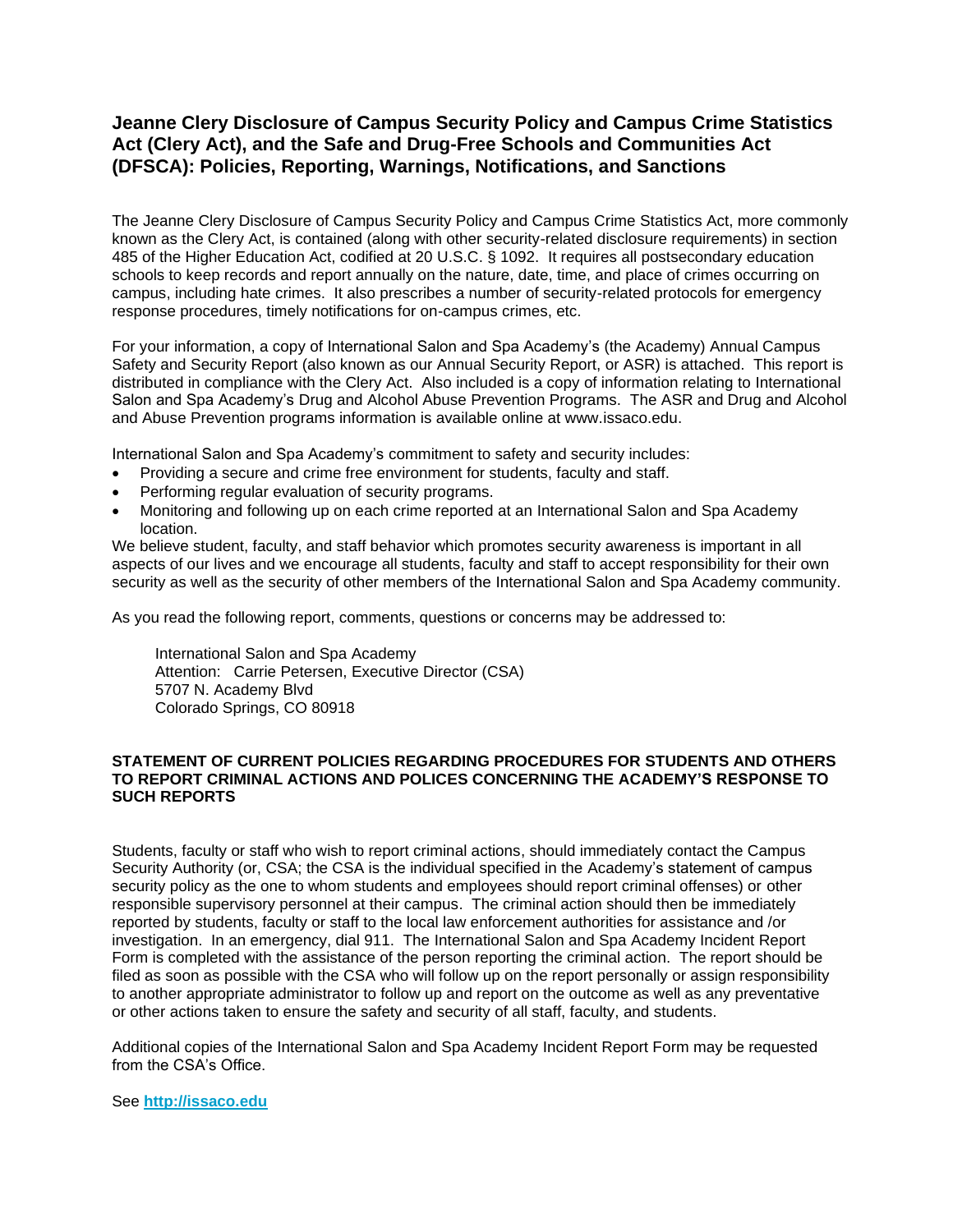## **How to Report Crimes on Campus**

Victims or witnesses are encouraged to report crimes on a voluntary, confidential basis for inclusion in the annual security report. Reports can be made directly to approved Campus Security Authorities or to the Colorado Springs Police Department (719) 444-7000. The Academy encourages accurate and prompt reporting of all crimes to appropriate law enforcement agencies. Persons reporting criminal incidents should provide as much information as available. If possible, this should include the location, nature of injuries, the description of possible criminals, and briefly what happened. The Academy will utilize the Colorado Springs Police Department as required to protect victims, investigate incidents, and make arrests when necessary.

"Campus Security Authority" (CAS) is a Clery Act-specific term that encompasses groups of individuals and organizations associated with an institution.

The Academy assigns Carrie Petersen, Executive Director, and select members of administrative management at The Academy. An "official" is defined as any person who has the authority and the duty to take action or respond to particular issues on behalf of The Academy. Administrative officials selected as CSA's hold significant responsibility for student and campus activities.

Current International Salon and Spa Academy CSA's

Carrie Petersen (719) 597-1413 ext. 1012 **[carrie@issaco.edu](mailto:carrie@issaco.edu  )**

Margaret Peterson (719) 597-1413 ext. 1002 margaret@issaco.edu

Sunny Sadowski (719) 597-1413 **[sunny@issaco.edu](mailto:sunny@issaco.edu)**

Academy and Compliance Director: Carrie Petersen (719) 597-1413 ext. 1012 **[carrie@issaco.edu](mailto:carrie@issaco.edu)** Responsible for issuing timely warnings and data collection for annual statistical disclosures.

If you have any doubts about whether to report something that has occurred, report it. Victims of, or witnesses to, crimes may disclose them on a voluntary, confidential basis to the CSA, which can then determine whether the event constitutes a crime that has to be collected and statistically reported. Your cooperation in timely reporting assists the International Salon and Spa Academy in issuing equally timely warnings to the campus community. All crimes must be reported immediately.

Always use your eyes, ears, and telephone to keep campus officials advised of what you see and hear. Call the CSA's Office when you see:

- Strangers loitering in office areas, hallways, classrooms, or lounge areas, etc.
- Unsecured doors or windows in campus buildings that are supposed to be locked
- Anyone tampering with a motor vehicle or loitering in a parking lot
- Persons publicly displaying a weapon
- Persons loitering in dark or secluded areas
- Suspicious persons carrying articles, equipment, luggage, or other packages out of campus buildings

# **STATEMENT OF CURRENT POLICIES CONCERNING SECURITY AND ACCESS TO CAMPUS FACILITIES**

The security of the educational and work environment is a high priority at International Salon and Spa Academy. Access to the buildings is secured between the hours of 9:00 p.m. and 7:45 a.m. so that unauthorized individuals are not able to lawfully enter the building. During normal business hours and hours in which the building is accessible, visitors (including vendors, etc.) are required to check in at the main campus entrance (the main lobby). Additionally, during the course of time on campus, students and staff should wear appropriate Academy-authorized IDs. (See the student and employee handbooks for additional information on this.)

# **PREPARING THE ANNUAL DISCLOSURE**

The Academy designated individual, serving as the Campus Security Authority (CSA) for the Academy, has the responsibility of gathering the data used to prepare the annual campus crime statistics report. Campus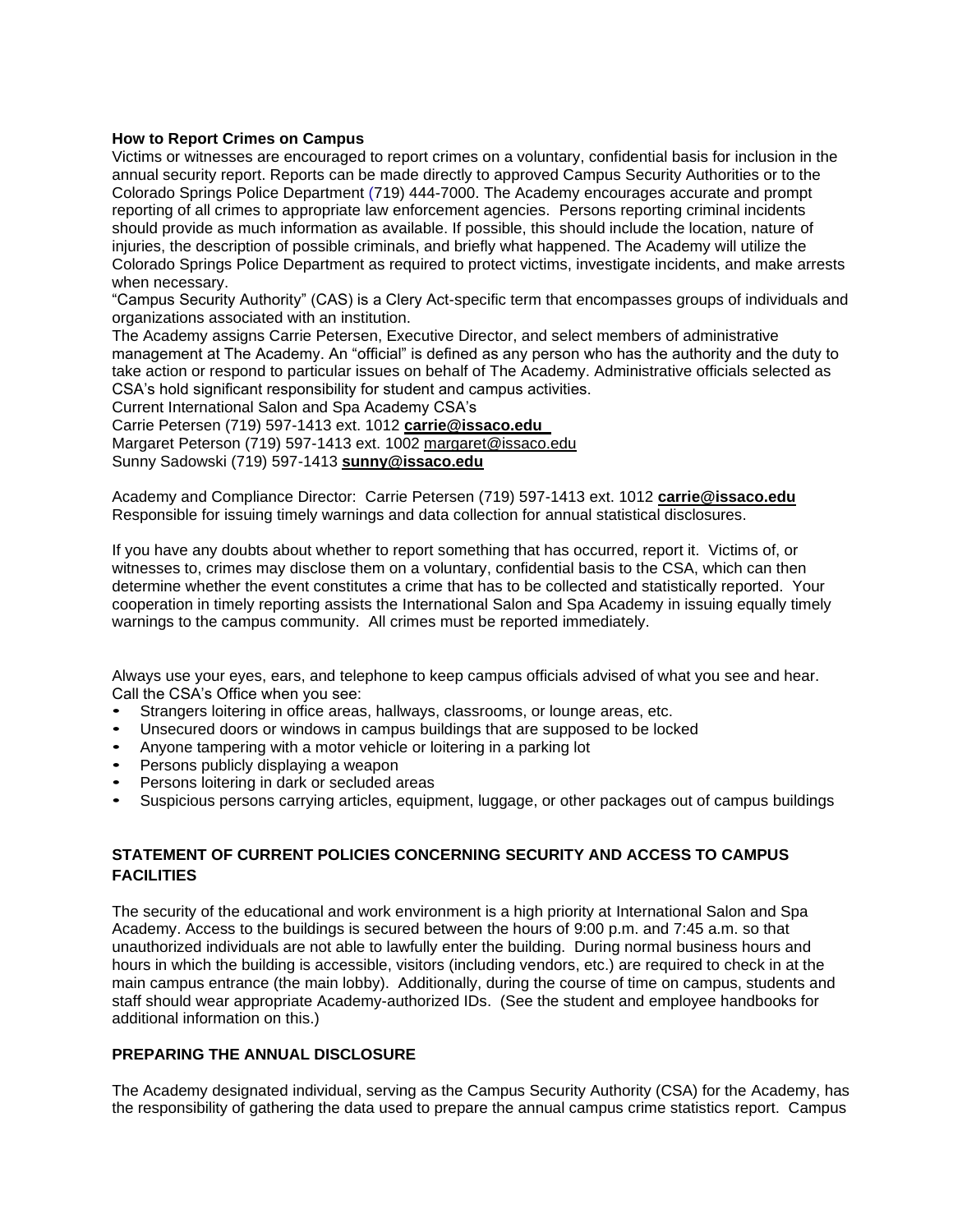crime data is gathered the same day that it is reported. The data is obtained from reports made to local law enforcement. Crimes are counted in the disclosure based upon the crime having been reported, not whether there was a conviction. Data is obtained annually from local law enforcement and compared with the data gathered at the Academy. The resulting data is used to prepare the annual crime statistics report.

The ASR is published and distributed by October 1 of each year to current students and employees. A notice of the ASR's availability is also provided to prospective students and employees, with a notice that a paper copy is available upon request.

# **REPORTABLE OFFENSES UNDER THE CLERY ACT**

*The Clery Act requires reporting on the following offenses:* 

- murder:
- manslaughter (negligent and non-negligent)
- sex offenses, forcible and non-forcible;
- robbery;
- aggravated assault;
- burglary;
- motor vehicle theft;
- arson:
- arrests, or persons referred for campus disciplinary action for liquor law violations;
- arrests, or persons referred for campus disciplinary action for drug-related violations;
- domestic violence\*\*
- dating violence\*\*

sexual assault\*\*

- stalking\*\*
- arrests, or persons referred for campus disciplinary action for weapons possession, carrying, etc., and
- hate crimes, [which for Clery Act purposes include any crime listed in the preceding points and, as of 2008, larceny-theft; simple assault; intimidation; and destruction, damage, or vandalism of property in which the victim is intentionally selected because of his or her actual or perceived race, gender, religion, sexual orientation, ethnicity, national origin, or disability.]

\*\*On March 7, 2013, President Obama signed the Violence Against Women Reauthorization Act of 2013 (VAWA). Among other provisions, this law amended the Clery Act to require postsecondary Schools to include in their Annual Campus Security Report all instances of domestic violence, dating violence, sexual assault, and stalking; and instances of gender identity and national origin crimes which fall under the category of Hate Crimes. These new reportable items must be included in the ASR released by October 1, 2014, using a good faith effort to comply with the law until the final regulations are published with an effective date of July 1, 2015 for the October 1, 2015 ASR reporting deadline.

## **GEOGRAPHICAL AREA**

The Clery Act requires each school to disclose crime statistics that occur on three types of property: campus, non-campus buildings or property, and public property areas.

"Campus" is defined as buildings or property owned or controlled by the school within the same reasonably contiguous geographic area and used by the Academy in a manner related to the school's educational purpose. It also includes property in that contiguous area owned by the school but controlled by another person, if that property is used by students and supports Academy purposes (e.g. a food or retail vendor). Branch campuses and geographically disconnected administrative divisions or schools would be considered separate campuses for the purposes of reporting.

"Public property" is property that is located within the same reasonably contiguous geographic areas of the campus, like a sidewalk, street or public parking lot, that is adjacent to a facility owned or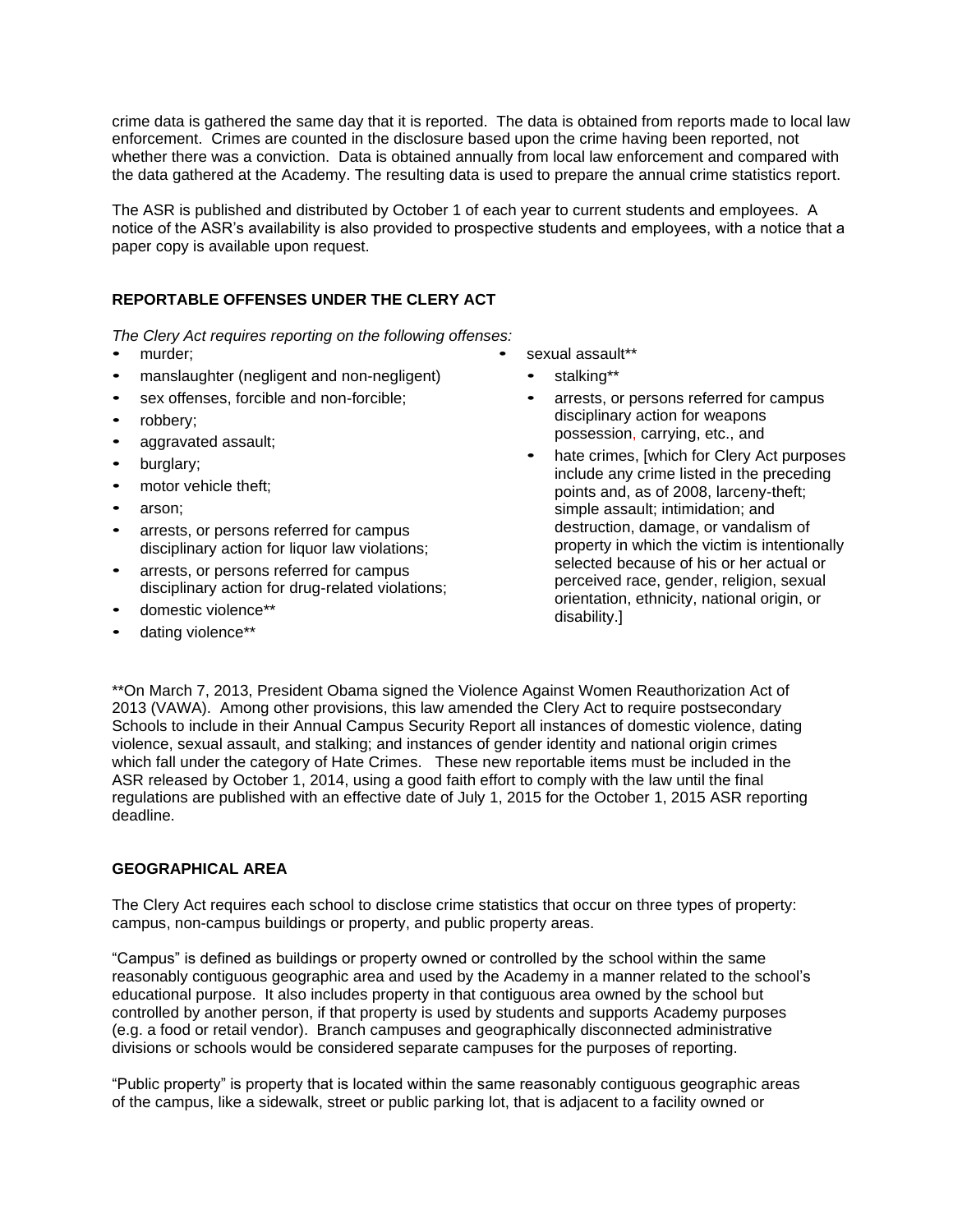controlled by the Academy for purposes related to the Academy's educational purposes. Crimes occurring on "public property" must also be reported in the crime statistics.

A "non-campus building or property" is one that is owned or controlled by a Academy recognized student organization, or one that is owned or controlled by the Academy and used by students or by the Academy for education-related purposes and that is not within the same reasonably contiguous geographic area of the campus. Crimes occurring on "non-campus property" must be reported. However, incidents occurring on public property adjacent to "non-campus buildings or property" do not have to be included. Our Academy does not have such property in this category for which we must report.

## **TIMELY CAMPUS WARNINGS or ALERTS**

A timely warning to the campus community is distributed regarding any of the above listed crimes (see Reportable Offenses under the Clery Act) which are deemed to represent a threat to the students and employees, and which are reported to campus officials or to local police agencies. The campus crime alert is issued in a manner that is timely and will aid in the prevention of similar crimes. The manner of dissemination to alert the campus community may include one or more of the following methods: e-mail, push notifications through school app, and text messages. In addition, the CSA or other campus officials will post relevant warnings, updates and advisories on the appropriate Academy Website (**[www.issaco.edu](http://www.issaco.edu/)**) and may also utilize campus bulletin boards, its social media, Web pages, or other electronic communications. Campus officials may decide to issue an alert about a crime occurring off-campus but in a location frequented by students, even though such a crime would not be included in the annual report.

## **A STATEMENT OF CURRENT POLICIES CONCERNING CAMPUS LAW ENFORCEMENT AND POLICIES THAT ENCOURAGE PROMPT REPORTING OF ALL CAMPUS CRIME TO THE CAMPUS AUTHORITIES AND LOCAL POLICE**

International Salon and Spa Academy is essentially a non-residential Academy, and does not have a campus police force. Therefore, all crimes are reported to local authorities as described in the first section regarding policies and procedures to report crimes. All crimes should be reported immediately in order to enhance the opportunity for a quick resolution.

The International Salon and Spa Academy Incident Report Form (referenced above) may be requested from the CSA's office or Administration Office to assist in the description and recording of an incident of crime or emergency.

Voluntary confidential reporting: As International Salon and Spa Academy is essentially a nonresidential Academy, and does not have a campus police force; all crimes must be reported to local authorities. Local law enforcement will allow a victim or witness to report crime on a voluntary and confidential basis. All victims are encouraged to report all crimes to the appropriate campus CSA and local law enforcement. In the event the victim is unable to make such a report, the campus CSA or third-party witness is encouraged to report the crime promptly.

In very limited circumstances, an Academy may remove from its crime statistics (but not from its crime log) reports of crimes that have been determined to be "unfounded" by law enforcement officials. International Salon and Spa Academy will report to the Department and disclose in the annual security report statistics of the number of crime reports that were "unfounded" and subsequently withheld from its crime statistics during each of the three most recent calendar years.

The Academy does not work with either pastoral or professional counselors.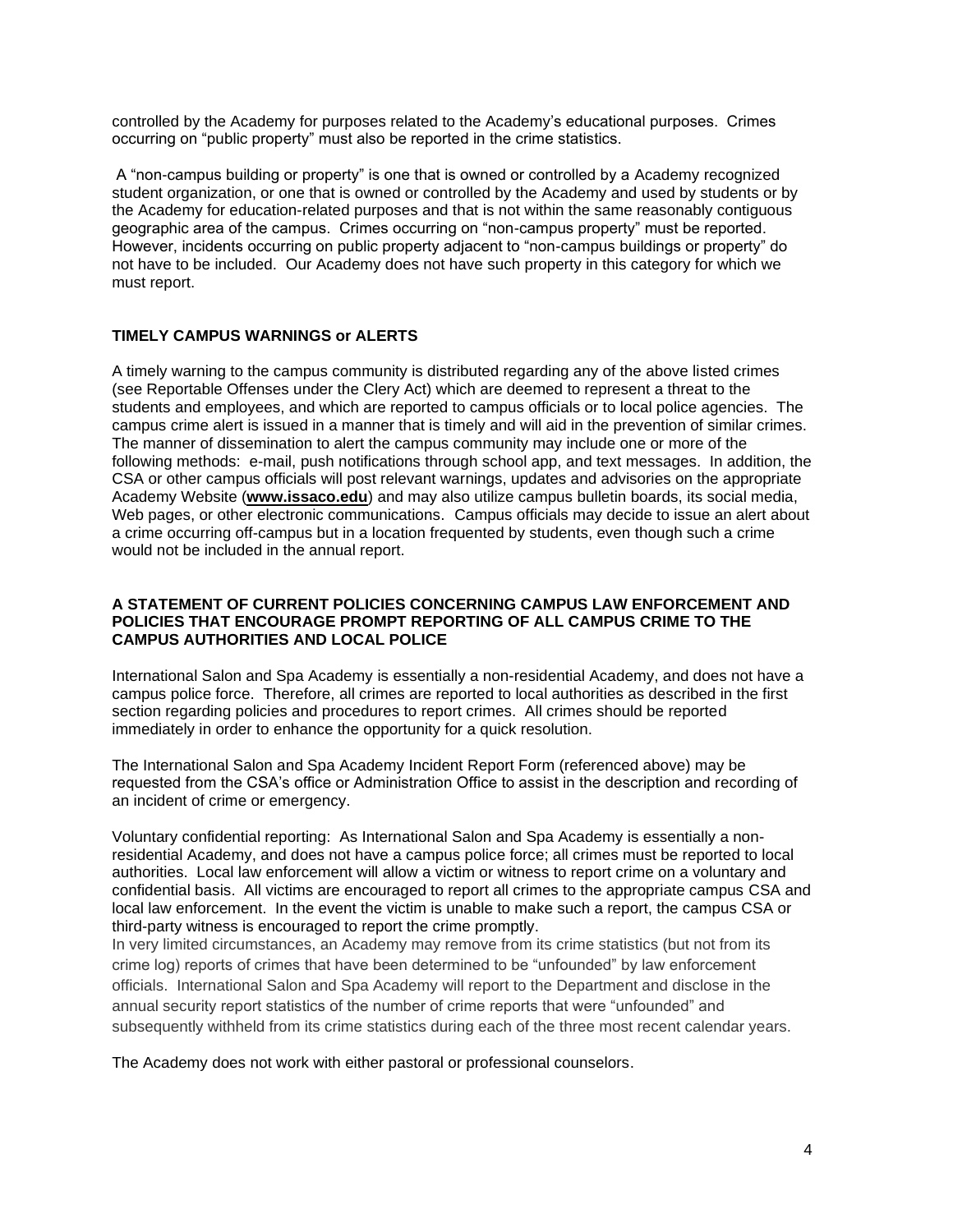The Academy does not have a written memorandum of understanding (MOU) or any other type of written agreement with any law enforcement agencies.

Crime is a serious problem with no easy solutions. Therefore, all members of the Academy campus community are encouraged to assist one another by taking responsibility for personal safety and assisting with the security needs of others. While Academy staff and security measures may offer assistance regarding safety and security concerns, ultimately the primary responsibility for your personal safety rests with you.

## **Safety Tips**

- Stay alert of your surroundings, wherever you are.
- If you feel uncomfortable in a place, leave right away.
- Keep eyes and ears open, hands free.
- Choose busy streets and avoid going through deserted areas.
- At night, walk in well-lit areas whenever possible.
- Try not to walk or jog alone. Take a friend or walk in group.
- Avoid carrying large sums of cash.
- When in public spaces, keep valuable items including jewelry, mobile phones and wallets out of sight.
- Avoid returning to campus after dark, or walk in groups to and from buildings.
- Communicate suspicious behavior immediately to staff or faculty.

## **A STATEMENT OF PROGRAMS AVAILABLE TO STUDENTS AND EMPLOYEES RELATED TO CAMPUS SECURITY, PERSONAL SAFETY, AND CRIME PREVENTION**

International Salon and Spa Academy provides information on personal safety and crime prevention. The Academy provides this information at new student and new employee orientation. During the orientation of students, faculty, and staff, procedures are also outlined to cover the reporting of all criminal acts.

Additionally, the Financial Aid office and the CSA office have a directory of services that are available, within the community, to assist those who have suffered from a criminal act. These services are usually free and are provided by organizations or agencies within the community. The office also has available resource materials that address Domestic Violence, Dating Violence, Sexual Assault and Stalking.

# **A STATEMENT ADVISING OF AVAILABILITY OF INFORMATION ON REGISTERED SEX OFFENDERS**

The federal Campus Sex Crimes Prevention Act requires eligible Institutions participating in the Title IV Federal Student Aid programs to issue a statement advising the campus community where the State law enforcement agency information concerning registered sex offenders/predators may be obtained. Sex offenders are required to be registered according to the State law in the State in which they reside and are also required to notify appropriate State officials of each postsecondary school at which the offender is employed or is a student. Any such offender is also required to give notice to the appropriate State authorities of any changes in enrollment or employment status at the postsecondary school.

In the State of Colorado information concerning registered sex offenders and predators may be obtained from: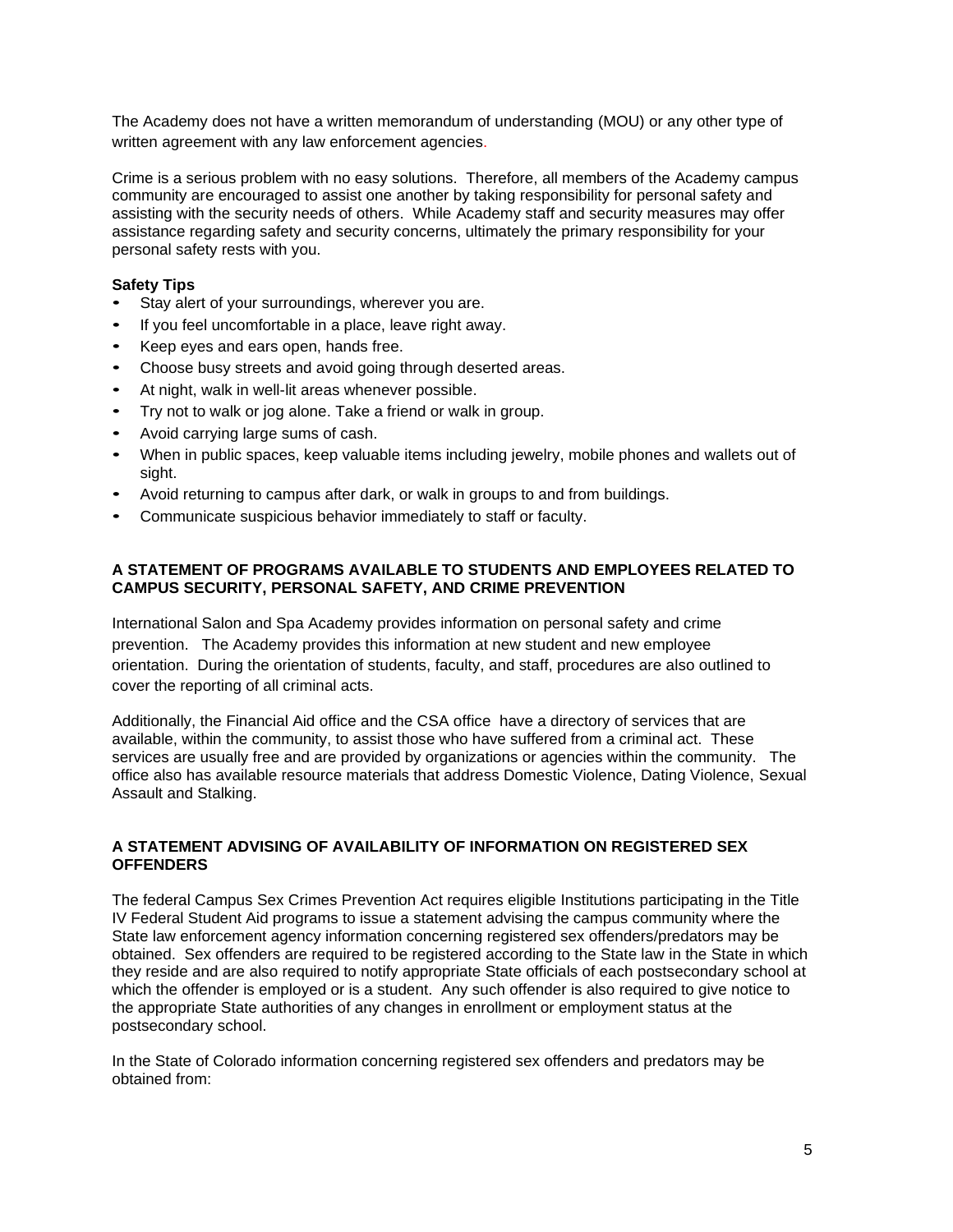Colorado Bureau of Investigation 690 Kipling St., Ste. 3000 Lakewood, CO 80215 Main: 303-239-4201 Website: https://www.colorado.gov/apps/cdps/sor/search-agreement.jsf

Information is also available in the United States Department of Justice national sex offender registry at **<http://www.nsopw.gov/Core/Portal.aspx>**

## **TITLE IX POLICY STATEMENT**

Title IX of the Education Amendments of 1972 ("Title IX") protects people from discrimination based on sex in education programs or activities that receive Federal financial assistance. Title IX states:

No person in the United States shall, on the basis of sex, be excluded from participation in, be denied the benefits of, or be subjected to discrimination under any program or activity receiving Federal financial assistance.

International Salon and Spa Academy not only complies with the letter of Title IX's requirements but also endorses the law's intent and spirit. International Salon and Spa Academy is committed to compliance in all areas addressed by Title IX.

The purpose of this policy is to ensure that the Academy's policies are applied and interpreted in ways consistent with Title IX and other applicable law.

It is the policy of the Academy to provide educational, preventative and training programs regarding sexual or gender-based harassment; to encourage reporting of incidents; to prevent incidents of sexual and gender-based harassment from denying or limiting an individual's ability to participate in or benefit from the Academy's programs; to make available timely services for those who have been affected by discrimination; and to provide prompt and equitable methods of investigation and resolution to stop discrimination, remedy any harm, and prevent its recurrence. Violations of this policy may result in the imposition of sanctions up to, and including, termination, dismissal, or expulsion, as determined by the appropriate officials at the Academy.

#### **Discrimination**

The Academy prohibits discrimination and harassment based on race, color, creed, religion, sex, gender, national origin, citizenship, ethnicity, marital status, age, disability, sexual orientation, gender identity and gender expression, genetic information, veteran status, or any other status protected by applicable law to the extent prohibited by law.

#### **International Salon and Spa Academy's TITLE IX Officer**

The Academy appoints Title IX Officers. The Academy's Title IX Officer is:

Carrie Petersen, Executive Director 5707 N. Academy Blvd Colorado Springs, CO 80918 719-597-1413

#### **Sexual Harassment**

The Academy defines sexual harassment as unwelcome behavior of a sexual nature that relates to the gender or sexual identity of an individual and that has the purpose or effect of creating an intimidating, offensive or hostile environment for study. This policy applies to all interactions between students and International Salon and Spa Academy's faculty members and other faculty, staff, and administrative personnel, and other students.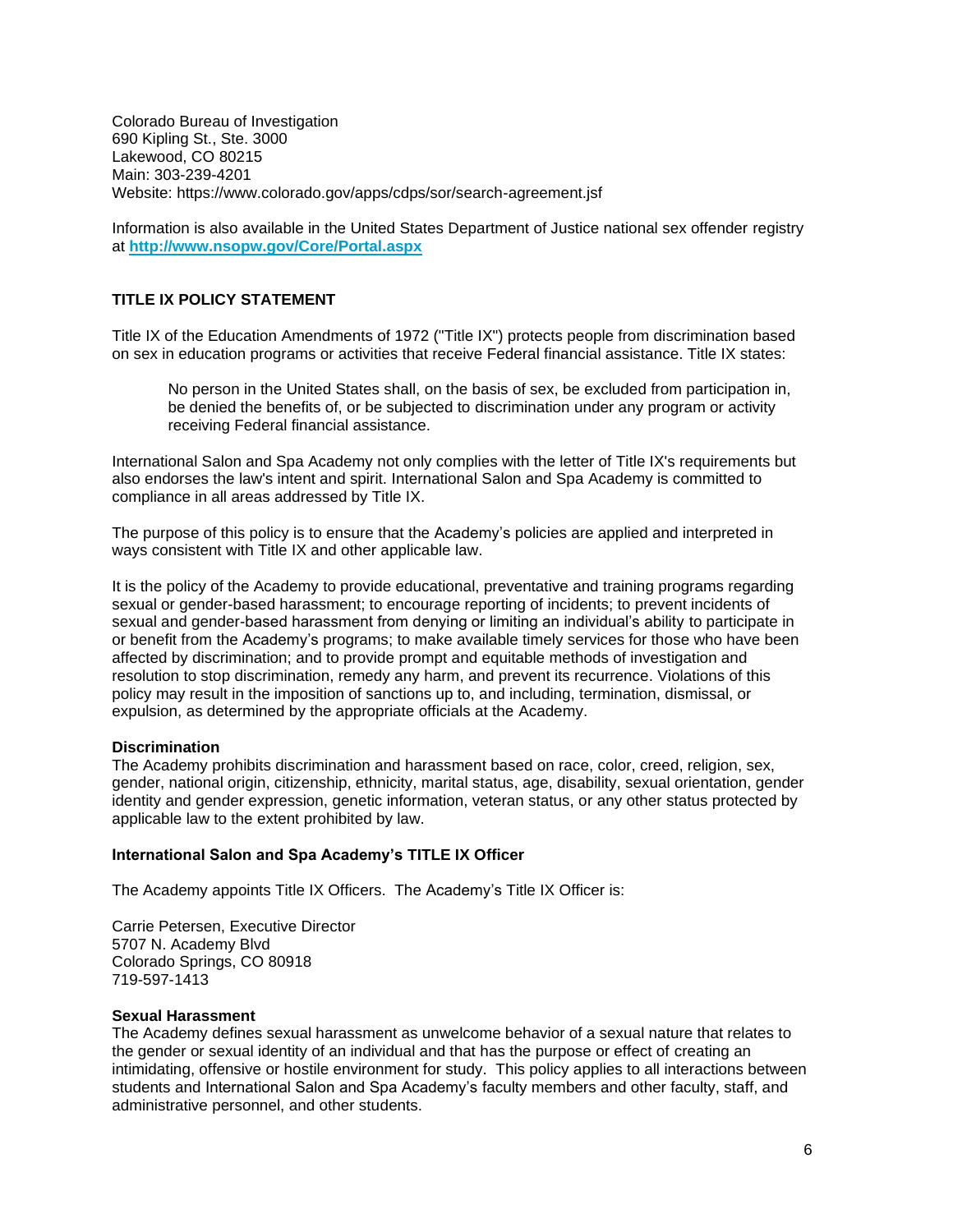Conduct alleged to be sexual harassment will be evaluated by considering the totality of the particular circumstances, including the nature, frequency, intensity, location, context, and duration of the questioned behavior. Repeated incidents or a pattern of harassing behavior may be cause for serious corrective action. However, a more serious incident, even if isolated, may be sufficient cause for action under this policy including referral to law enforcement when applicable.

Quid pro quo sexual harassment can occur whether a person resists and suffers the threatened harm, or the person submits and avoids the threatened harm. Both situations could constitute discrimination on the basis of sex. A hostile environment can be created by persistent or pervasive conduct or by a single severe episode. The more severe the conduct, the less need there is to show a repetitive series of incidents to prove a hostile environment. Sexual violence, including rape, sexual assault, and domestic and dating violence, is a form of sexual harassment. In addition, the following conduct may violate this policy:

- 1. Observing, photographing, videotaping, or making other visual or auditory records of sexual activity or nudity, where there is a reasonable expectation of privacy, without the knowledge and consent of all parties.
- 2. Sharing visual or auditory records of sexual activity or nudity without the knowledge and consent of all recorded parties and recipients.
- 3. Sexual advances, whether or not they involve physical touching.
- 4. Commenting about or inappropriately touching an individual's body.
- 5. Requests for sexual favors in exchange for actual or promised job benefits, such as favorable reviews, salary increases, promotions, increased benefits, or continued employment.
- 6. Lewd or sexually suggestive comments, jokes, innuendoes, or gestures.
- 7. Stalking

Other verbal, nonverbal, graphic, or physical conduct may create a hostile environment if the conduct is sufficiently persistent, pervasive, or severe so as to deny a person equal access to the Academy's programs or activities. Whether the conduct creates a hostile environment may depend on a variety of factors, including: the degree to which the conduct affected one or more person's education or employment; the type, frequency, and duration of the conduct; the relationship between the parties; the number of people involved; and the context in which the conduct occurred.

## **Unwelcome Conduct**

Conduct is unwelcome if a person (1) did not request or invite it and (2) regarded the unrequested or uninvited conduct as undesirable or offensive. That a person welcomes some sexual contact does not necessarily mean that person welcomes other sexual contact. Similarly, that a person willingly participates in conduct on one occasion does not necessarily mean that the same conduct is welcome on a subsequent occasion.

Whether conduct is unwelcome is determined based on the totality of the circumstances, including various objective and subjective factors. The following types of information may be helpful in making that determination: statements by any witnesses to the alleged incident; information about the relative credibility of the parties and witnesses; the detail and consistency of each person's account; the absence of corroborating information where it should logically exist; information that the Respondent has been found to have harassed others; information that the Complainant has been found to have made false allegations against others; information about the Complainant's reaction or behavior after the alleged incident; and information about any actions the parties took immediately following the incident, including reporting the matter to others.

In addition, when a person is so impaired or incapacitated as to be incapable of requesting or inviting the conduct, conduct of a sexual nature is deemed unwelcome, provided that the Respondent knew or reasonably should have known of the person's impairment or incapacity. The person may be impaired or incapacitated as a result of drugs or alcohol or for some other reason, such as sleep or unconsciousness. A Respondent's impairment at the time of the incident as a result of drugs or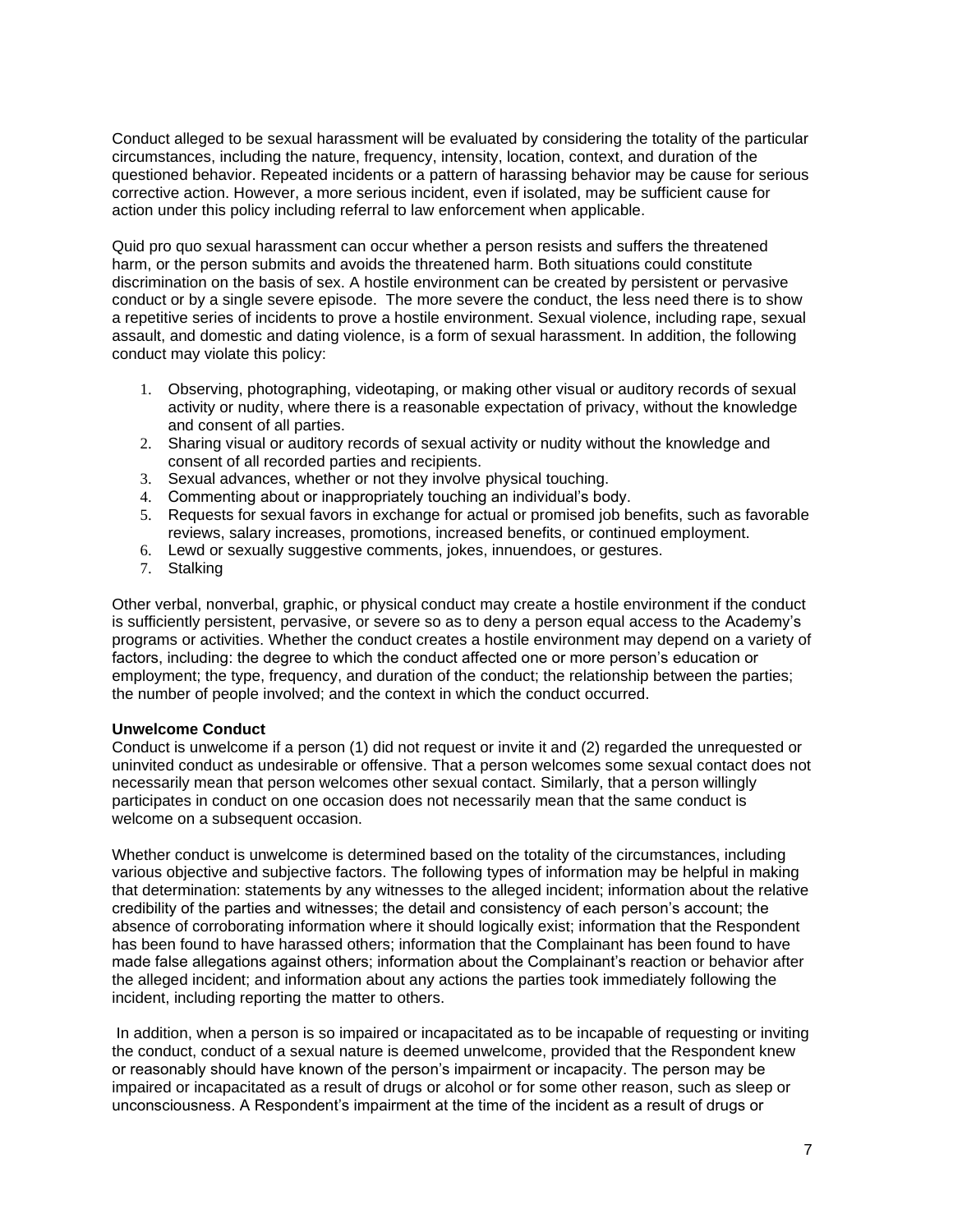alcohol does not, however, diminish the Respondent's responsibility for sexual or gender-based harassment under this policy.

## **Gender-Based Harassment**

Gender-based harassment is verbal, nonverbal, graphic, or physical aggression, intimidation, or hostile conduct based on sex, sex-stereotyping, sexual orientation or gender identity, but not involving conduct of a sexual nature, when such conduct is sufficiently severe, persistent, or pervasive that it interferes with or limits a person's ability to participate in or benefit from the Academy's education or work programs or activities. For example, persistent disparagement of a person based on a perceived lack of stereotypical masculinity or femininity or exclusion from an activity based on sexual orientation or gender identity also may violate this policy.

## **Investigations of Complaints**

A complaint that a student, staff or faculty member has committed sexual harassment or engaged in nonconsensual sexual activity may be made to the Title IX Compliance Officer, or a staff or faculty member. The Academy will conduct an investigation, as appropriate under the circumstances.

The investigative process involves interviewing the parties involved and any witnesses while gathering documentary or other evidence. In cases involving alleged criminal conduct, the complainant may file a criminal complaint with the local police department. A complainant need not pursue a criminal complaint in order to seek or to hold the accused responsible through the Academy's Student Code of Conduct. As soon as possible, the complainant and the accused will be offered appropriate assistance, and our Executive Director will be contacted if course adjustments are required.

Based on the outcome of the investigation, the Title IX Officer or their designee will determine if there is sufficient cause to proceed with the complaint. If so, the Title IX Officer or their designee will arrange for an informal resolution conference with the accused. (Complainants do not attend informal resolution meetings but are apprised of the meeting's outcome.) If the accused does not accept responsibility for the allegations and/or the proposed sanction, the Title IX Officer or their designee will determine if the evidence warrants a formal hearing before the Grievance Committee.

The exact nature of the responsive action depends on the circumstances, but may include discipline up to and including suspension or dismissal from the Academy for a student, staff or faculty who is found to have violated Academy policies.

## **Implementing Provisions/Policies**

The Academy will take appropriate action (i.e., an investigation, adjudication and disciplinary and remedial/corrective steps) in response to a complaint made pursuant to the complaint policies/procedures listed above. The Academy will make every effort to handle complaints and investigations with sensitivity to both the rights of the person who complains and the rights of the accused.

The Academy handles complaints discreetly and attempts to maintain privacy throughout the investigative process, to the extent practicable and appropriate under the circumstances. However, in order to conduct an investigation, it is generally necessary to discuss the allegations with the accused and other potential witnesses. Additionally, the Academy may have legal obligations to disclose information to law enforcement or in the context of legal proceedings.

Complaints may be made anonymously. While the Academy endeavors to investigate all complaints, including anonymous complaints, the nature of anonymous complaints makes investigation, determination, and remediation more difficult and, at times, impossible. Further, while the Academy attempts to protect the identity of complainants who do not wish to be identified, this may not always be possible.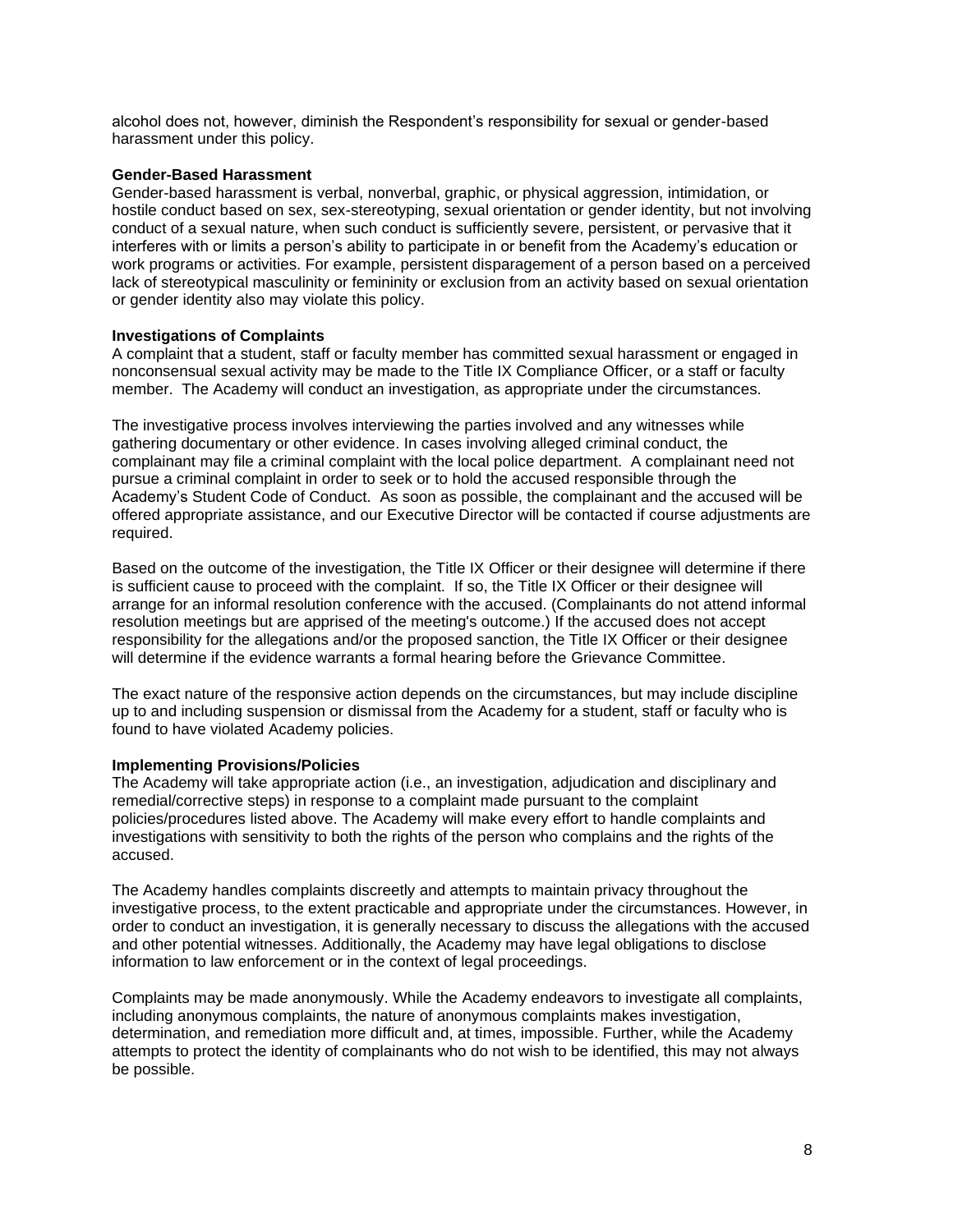In appropriate cases as determined by the Academy, conflict resolution may be possible. This is permitted only where both the complainant and accused voluntarily agree to participate, and either party may terminate informal resolution attempts and commence formal Grievance procedures at any time prior to reaching a mutually acceptable resolution. Depending on the circumstances, a mediated resolution may not necessarily involve face-to-face discussions between the complainant and the accused. Certain cases are not appropriate for conflict resolution, such as complaints of particularly egregious sexual harassment or cases involving sexual assault or violence.

Occasionally, an individual makes a complaint and later wishes to revoke or discontinue the investigation or adjudication process. Similarly, it may occur that someone other than the victim reports an incident, and the victim declines to participate in the investigation or adjudication process. In other instances, complaints may be received anonymously and/or the victim may not wish to be personally identified. The Academy endeavors to respect the wishes of a victim to either not be identified and/or not participate in the process. In these situations, the Academy attempts to investigate and address complaints in accordance with the victim's wishes.

If a victim wishes to talk about an incident with the assurance that the discussion will be confidential and will not result in an investigation or follow up action, the Academy will comply with a written request to the CSA.. Anyone wishing to have an incident investigated, mediated or adjudicated must make a complaint in writing in accordance with the procedures described above.

In determining whether sex discrimination, sexual harassment or sexual misconduct occurred, the Academy does not apply the criminal standard of "beyond a reasonable doubt," nor do formal court rules of evidence apply. Instead, the Academy uses a "preponderance of the evidence" standard, and the Academy may consider any evidence it deems relevant. A "preponderance of the evidence" means the evidence which is of greater weight or is more convincing than opposing evidence such that it is "more likely than not" that an act occurred.

If the applicable investigative or adjudication process allows for parties to offer witnesses and evidence, the complainant and the accused will have an equal opportunity to do so. The complainant and the accused will be informed in writing of the outcome of the complaint, to the extent permitted by law. An accused that is a student may appeal in writing the outcome to an impartial decision maker. An employee who is deemed guilty shall have whatever rights are granted under the law. The particular method and grounds for appeal are explained in the student policies listed below.

International Salon and Spa Academy will, upon written request, disclose to the alleged victim of a crime of violence (see definition below), or a non-forcible sex offense, the results of any disciplinary hearing conducted by the Academy against the student who is the alleged perpetrator of the crime or offense. If the alleged victim is deceased as a result of the crime or offense, International Salon and Spa Academy will provide the results of the disciplinary hearing to the victim's next of kin, if so requested.

*§ 16. Crime of violence defined. The term ''crime of violence'' means— (a) an offense that has as an element the use, attempted use, or threatened use of physical force against the person or property of another, or (b) any other offense that is a felony and that, by its nature, involves a substantial risk that physical force against the person or property of another may be used in the course of committing the offense.*

The Academy endeavors to resolve complaints promptly. Ordinarily, the investigative stage will take no longer than 60 calendar days from the time the complaint is received. In exceptional circumstances (including but not limited to especially complex cases or when the Academy is not in session), it may be necessary to extend these timelines. If that occurs, the parties will be informed of the expected timeline for completion.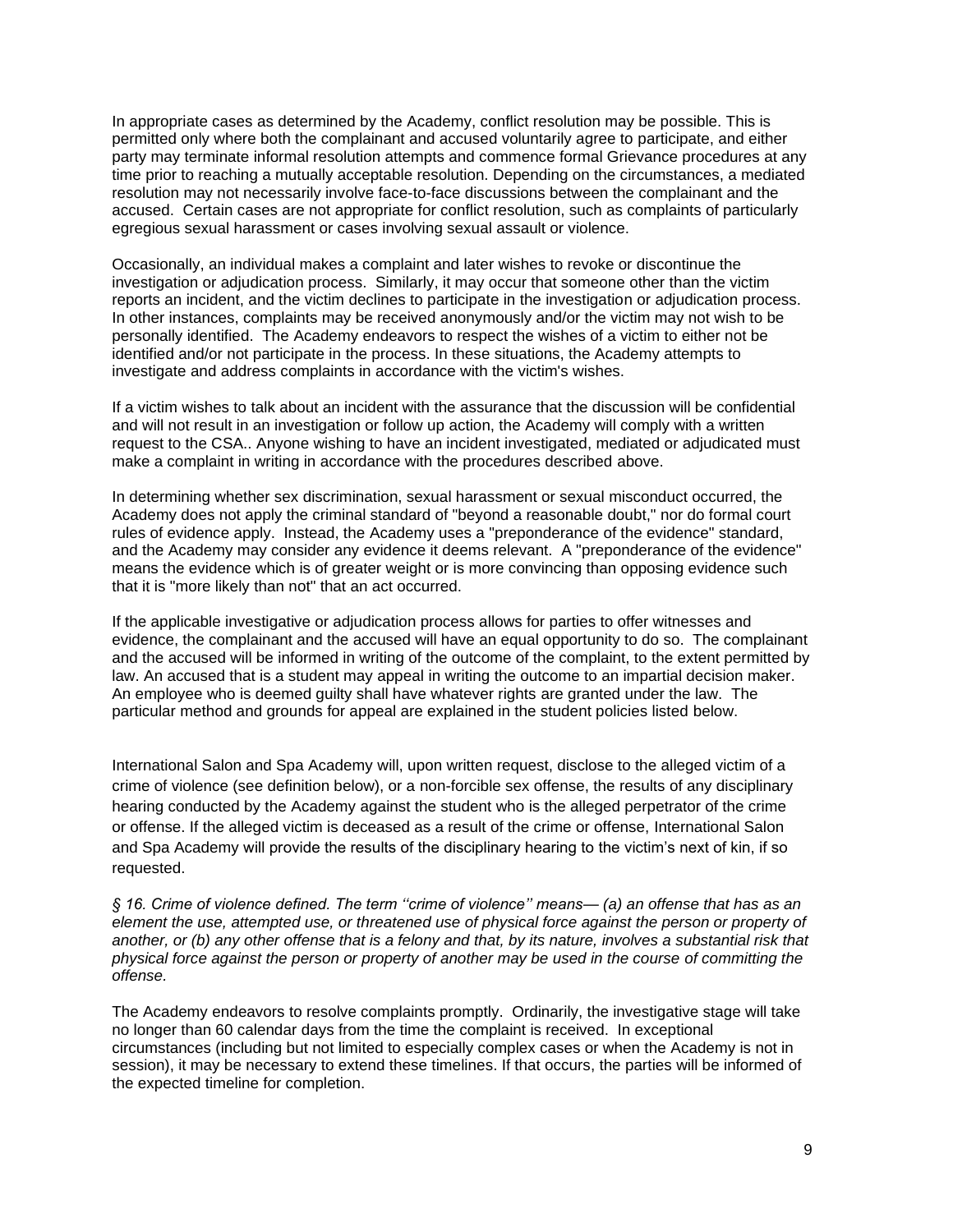The Academy prohibits retaliation against any individual who in good faith makes a complaint of sex discrimination, sexual harassment, or sexual misconduct or participates as a witness in a proceeding under this or any other Academy policy. Retaliation is also unlawful pursuant to Title IX and other laws.

Compliance with the provisions of the changes that VAWA made to the Clery Act does not constitute a violation of the *Family Educational Rights and Privacy Act (FERPA)*

## **A STATEMENT OF CURRENT POLICIES CONCERNING THE SEXUAL ASSAULT PREVENTION PROGRAM AND THE PROCEDURES THAT ARE FOLLOWED**

The new Campus Sexual Violence Elimination Act of 2013 (SaVE Act) requires the Academy to educate students, staff, and faculty on the prevention of rape, acquaintance rape, domestic violence, dating violence, sexual assault, and stalking. As part of International Salon and Spa Academy's compliance with the SaVE Act requirements for prevention and awareness programs that address the specified areas above, the Academy has several relevant brochures available upon request. These brochures are from nationally recognized organizations and include awareness and preventive information. These brochures also include help hotlines related to these specific topics.

## **Academy Notice of Petitioner's Rights Under the Violence Against Women Act**

No person in the United States shall, on the basis of sex, be excluded from participation in, be denied the benefits of, or be subjected to discrimination under any program or activity receiving Federal financial assistance.

International Salon and Spa Academy not only complies with the letter of Title IX's requirements but also endorses the law's intent and spirit. The Academy is committed to compliance in all areas addressed by Title IX.

Sexual harassment and sexual violence are types of sex discrimination. Other acts can also be forms of sex-based discrimination and include dating violence, domestic violence, sexual assault and stalking. As such should you report a form of sex-based discrimination, The Academy wants to inform you of our policy and procedures that address sexual assault, domestic violence, dating violence, and stalking, whether the incident occurs on or off campus as well as your rights, and the Academy's responsibilities.

As a petitioner of sexual assault, dating violence, domestic violence or stalking, you will receive a full copy of our Academy's Title IX Policy. This policy has procedures in place that serve to be sensitive to those who report sexual assault, domestic violence, dating violence, and stalking. These procedures include our right to inform you of your rights to file criminal charges as well as the availability of medical, counseling, and support services. We also offer additional remedies to prevent contact between a complainant and an accused party. The policy also addresses possible sanctions and interim and/or long-term protective measures that the Academy may impose.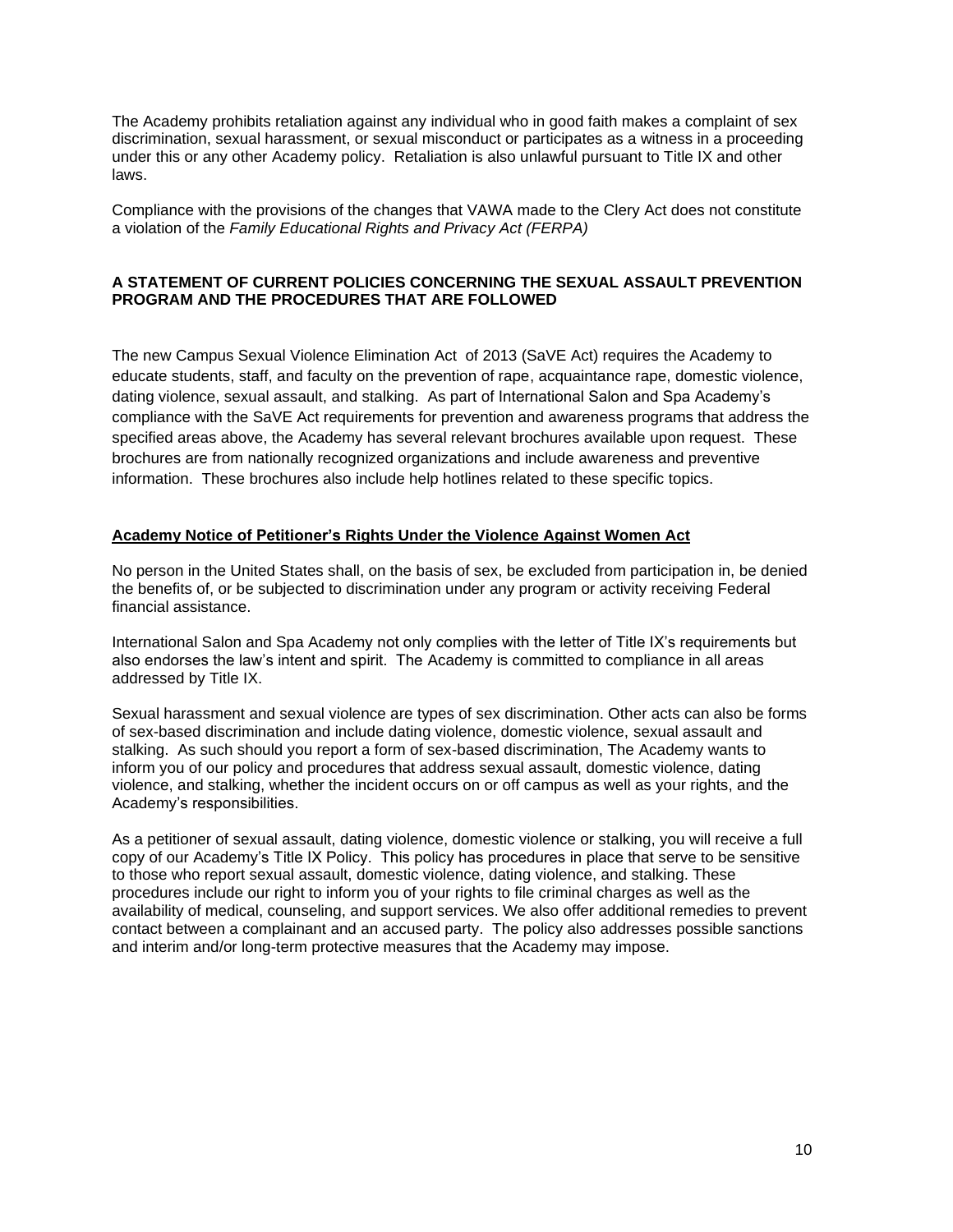## **Definitions**

**Consent** is defined in Colorado as "means cooperation in act or attitude pursuant to an exercise of free will and with knowledge of the nature of the act. A current or previous relationship shall not be sufficient to constitute consent under the provisions of this part 4. Submission under the influence of fear shall not constitute consent. Nothing in this definition shall be construed to affect the admissibility of evidence or the burden of proof in regard to the issue of consent under this part 4"

**Sexual Assault** is defined as an offense classified as a forcible or non-forcible sex offense under the uniform crime reporting system of the Federal Bureau of Investigation.

**Sexual violence** includes any one incident of:

- 1. Sexual battery, as defined in a lewd or lascivious act, as defined in upon in the presence of a person younger than 16 years of age.
- 2. Luring or enticing a child, as described in Colorado "a person commits the crime of enticement of a child if he or she invites or persuades, or attempts to invite or persuade, a child under the age of fifteen years to enter any vehicle, building, room, or secluded place with the intent to commit sexual assault or unlawful sexual contact upon said child. It is not necessary to a prosecution for attempt under this subsection (1) that the child have perceived the defendant's act of enticement"
- 3. Sexual performance by a child, as described in Colorado "knowingly inducing or coercing a child under 18 years old to expose their intimate parts or to engage in any sexual contact, intrusions, or penetration with another person for the defendant's sexual gratification, by using any of the same means listed for Sexual Assault"
- 4. Any other forcible felony wherein a sexual act is committed or attempted regardless of whether criminal charges based on the incident were filed, reduced, or dismissed by the state attorney.

**Domestic Violence** includes felony or misdemeanor crimes of violence committed by a current or former spouse of the victim, by a person with whom the victim shares a child in common, by a person cohabitating with or has cohabitated with the victim as a spouse, or by any other person against an adult or youth victim who is protected from that person's acts under the domestic or family violence laws of the jurisdiction.

Domestic violence means any assault, aggravated assault, battery, aggravated battery, sexual assault, sexual battery, stalking, aggravated stalking, kidnapping, false imprisonment, or any criminal offense resulting in physical injury or death of one family or household member of another family or household member. A family or household member means spouses, former spouses, persons related by blood or marriage, persons who are presently residing together as if a family or who have resided together in the past as if a family, and persons who are parents of a child in common regardless of whether they have been married. With the exception of persons who have a child in common, the family or household members must be currently residing or have in the past resided together in the same single dwelling unit.

**Dating Violence** means violence committed by a person—

- 1. Who is or has been in a social relationship of a romantic or intimate nature with the victim; and
- 2. where the existence of such a relationship will be determined based on a consideration of the following factors:
	- a. The length of the relationship
	- b. The type of relationship
	- c. The frequency of interaction between the persons involved in the relationship

Dating violence means violence between individuals who have or have had a continuing and significant relationship of a romantic or intimate nature. The existence of such a relationship shall be determined based on the consideration of the following factors: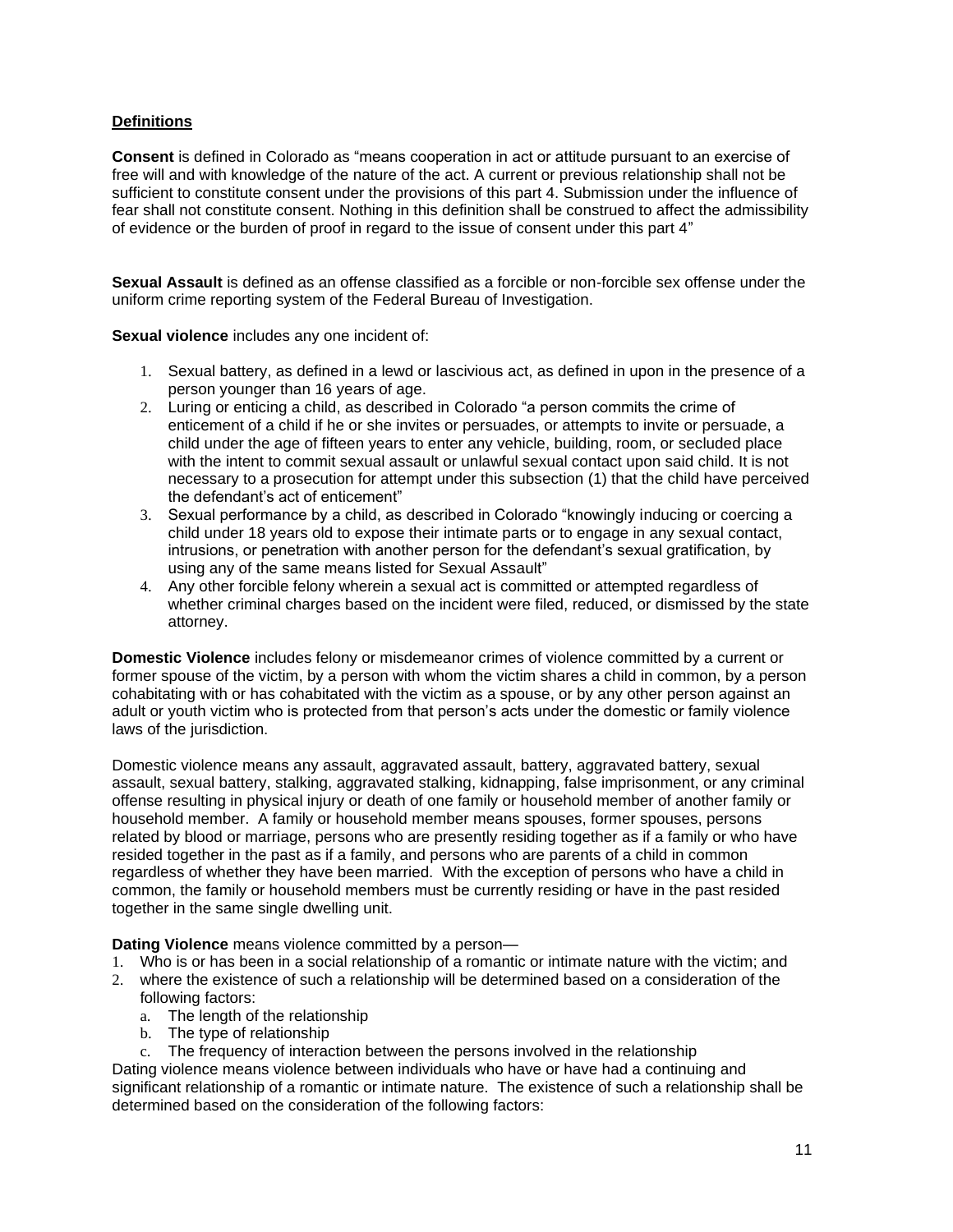- 1. A dating relationship must have existed with in the past 6 months.
- 2. The nature of the relationship must have been characterized by the expectation of affection or sexual involvement between the parties.
- 3. The frequency and type of interaction between the persons involved in the relationship must have included that the persons have been involved over time, and on a continuous basis during the course of the relationship.

The term does not include violence in a casual acquaintanceship or violence between individuals who have engaged in ordinary fraternization in a business or social context.

**Stalking** means engaging in a course of conduct directed at a specific person that would cause a reasonable person to fear for his or her safety or the safety of others; or suffer substantial emotional distress.

"**Credible threat**" means a verbal or nonverbal threat, or a combination of the two, including threats delivered by electronic communication or implied by a pattern of conduct, which places the person who is the target of the threat in reasonable fear for his or her safety, or the safety of his or her family members or individuals closely associated with the person, and which is made with the apparent ability to carry out the threat to cause such harm. It is not necessary to prove that the person making the threat had the intent to actually carry out the threat. The present incarceration of the person making the threat is not a bar to prosecution under this section.

"**Cyber stalk**" means to engage in a course of conduct to communicate, or to cause to be communicated, words, images, or language by or through the use of electronic mail or electronic communication, directed at a specific person, causing substantial emotional distress to that person and serving no legitimate purpose. A person who willfully, maliciously, and repeatedly follows, harasses, or cyber stalks another person commits the offense of stalking, a misdemeanor of the first degree, punishable as provided in Colorado Revised Statutes Title 18 Criminal Code §18-3-602 Stalking—penalty—definitions—Vonnie's law

A person who willfully, maliciously, and repeatedly follows, harasses, or cyber stalks another person and makes a credible threat to that person commits the offense of aggravated stalking, a felony of the third degree, punishable as provided in Colorado (cc.1)(I) Stalking, in violation of section 18-3-602, C.R.S.

**Bystander Intervention**: A bystander is someone other than the victim who is present when an act of dating violence, domestic violence, stalking, or sexual assault is occurring or when a situation is occurring in which a reasonable person feels as though some protective action is required to prevent sexual assault, dating violence, domestic violence, or stalking. Bystanders, if active, can prevent harm or intervene before a situation gets worse.

## **Reporting sexual assault, dating violence, domestic violence, or stalking**

After an incident of sexual assault or domestic violence, the victim should consider seeking medical attention as soon as possible at a local hospital that will supply a physical evidence recovery collection kit. In Colorado, evidence may be collected even if you chose not to make a report to law enforcement. A victim's name and identifying information will be withheld from the public and press in accordance with the Public Records Law. It is important that a victim of sexual assault not bathe, douche, smoke, change clothing or clean the bed/linen/area where they were assaulted if the offense occurred within the past 96 hours so that evidence as may be necessary to the proof of criminal activity may be preserved. In circumstances of sexual assault, if victims do not opt for forensic evidence collection, health care providers can still treat injuries and take steps to address concerns of pregnancy and/or sexually transmitted disease.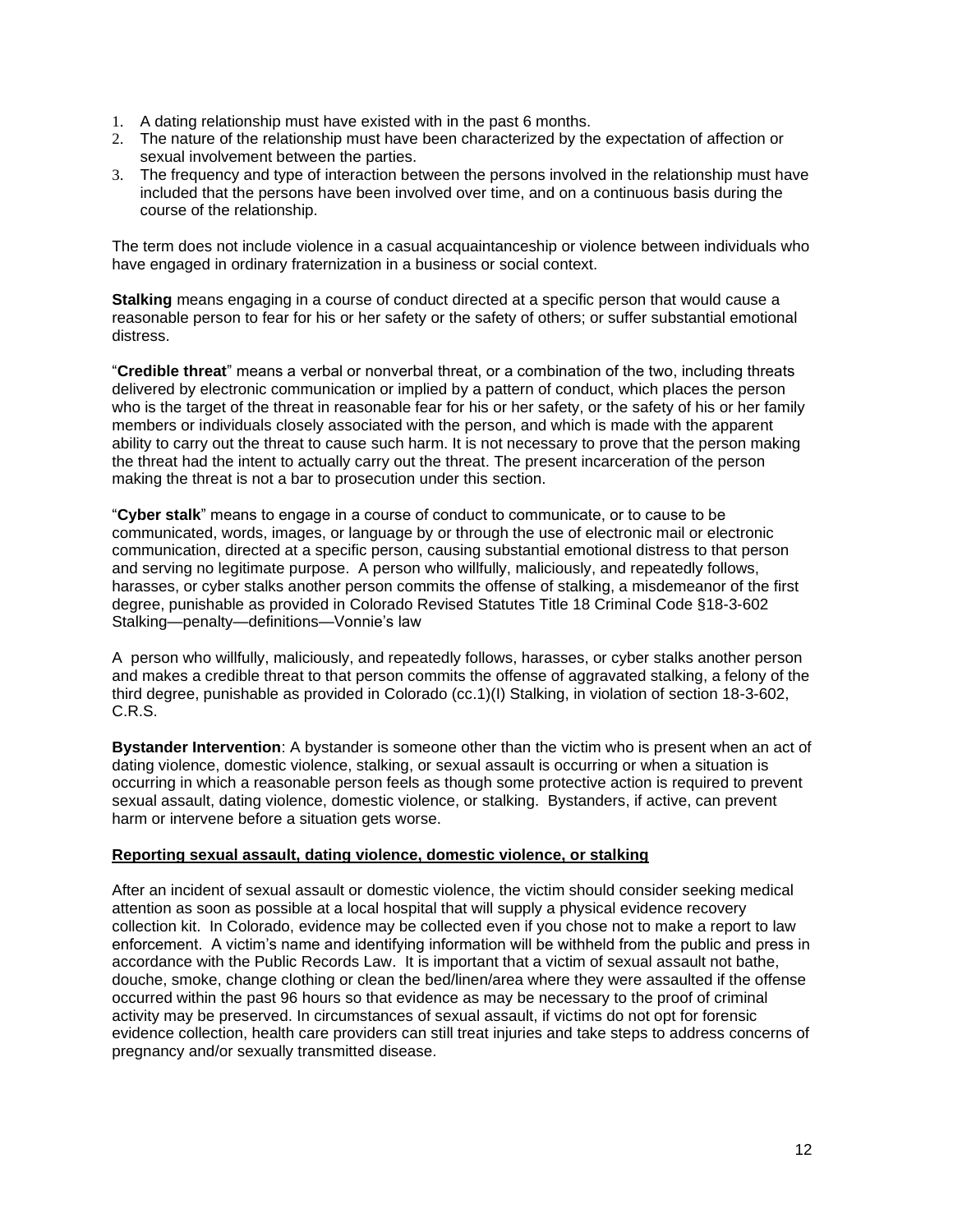Victims of sexual assault, domestic violence, stalking, and dating violence are encouraged to also preserve evidence by saving text messages, instant messages, social networking pages, other communications, and keeping pictures, logs or other copies of documents, if they have any, that would be useful to the Academy's hearing boards/investigators or police. Although the Academy strongly encourages all members of its community to report violations to law enforcement, it is the victim's choice whether or not to make such a report, and victims have the right to decline involvement with the police.

To report an incident involving a sexual assault, domestic violence, stalking or dating violence, contact the CSA, Carrie Petersen, at International Salon and Spa Academy, 5707 N. Academy Blvd. Colorado Springs, CO 80918, (719) 597-1413. The purpose and authority of the Academy staff is limited to the enforcement of campus rules and regulations. Incidents that go beyond this scope are referred and investigated by the Colorado Springs Police Department.

A victim of domestic violence, dating violence, sexual assault or stalking has the following rights:

- 1. A law enforcement officer who investigates an alleged sexual battery shall:
	- (a) Assist the victim in obtaining medical treatment, if medical treatment is necessary as a result of the alleged incident, a forensic examination, and advocacy and crisis-intervention services from a certified rape crisis center and provide or arrange for transportation to the appropriate facility.
	- (b) Advise the victim that he or she may contact a certified rape crisis center from which the victim may receive services.
	- (c) Prior to submitting a final report, permit the victim to review the final report and provide a statement as to the accuracy of the final report.
- 2. The law enforcement officer shall give the victim immediate notice of the legal rights and remedies available to a victim on a standard form developed and distributed in conjunction with the Colorado Springs police department. The notice will include the resource listing, including telephone number, for the area certified rape crisis center as designated by the State.

A person who is the victim of sexual violence or the parent or legal guardian of a minor child who is living at home who is the victim of sexual violence has standing in the circuit court to file a sworn petition for an injunction for protection against sexual violence on his or her own behalf, or on behalf of the minor child if:

- 1. The person has reported the sexual violence to a law enforcement agency and is cooperating in any criminal proceeding against the respondent, regardless of whether criminal charges based on the sexual violence have been filed, reduced, or dismissed by the state attorney; or
- 2. The respondent who committed the sexual violence against the victim or minor child was sentenced to a term of imprisonment in state prison for the sexual violence and the respondent's term of imprisonment has expired or is due to expire within 90 days following the date the petition is filed.

Further, the Academy complies with State law in recognizing orders of protection for dating violence, domestic violence, repeat violence, and sexual violence. Any person who obtains an order of protection from the State or any reciprocal state should provide a copy to the CSA. A petitioner should then meet with CSA to develop a Safety Action Plan, which is a plan to reduce risk of harm while on campus, or coming and going from campus. This plan may include, but is not limited to: escorts, special parking arrangements, or other measures to assist the petitioner.

# **Disciplinary Procedures Following a Complaint**

The investigative process involves interviewing the parties involved and any witnesses while gathering documentary or other evidence. In cases involving alleged criminal conduct, the complainant may file a criminal complaint with the local police department. A complainant need not pursue a criminal complaint in order to seek, or to hold the accused responsible through the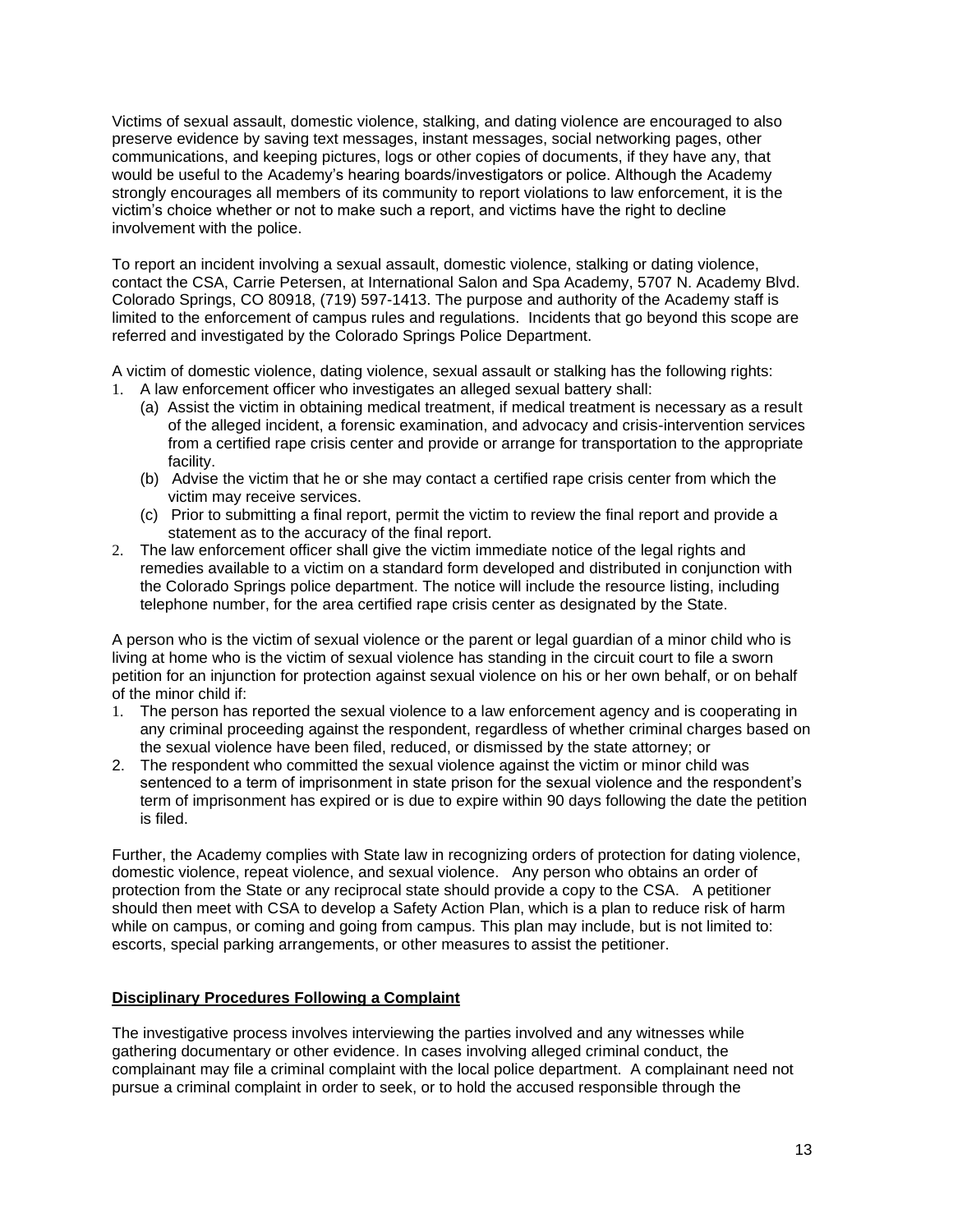Academy's Student Code of Conduct. As soon as possible, the complainant will be offered appropriate assistance.

Based on the outcome of the investigation, the assigned Title IX Officer or their designee will determine if there is sufficient cause to proceed with the complaint. If so, the Title IX Officer or the designee will arrange for an informal resolution conference with the accused. Complainants do not attend informal resolution meetings but are apprised of the meeting's outcome. If the accused does not accept responsibility for the allegations and/or the proposed sanction, the Title IX Officer or their designee will determine if the evidence warrants a formal hearing before the Grievance Committee. The exact nature of the responsive action depends on the circumstances, but may include discipline up to and including suspension or dismissal from the Academy for a student, staff or faculty who is found to have violated Academy policies.

The Academy will take appropriate action i.e., an investigation, adjudication and disciplinary and remedial/corrective steps in response to a complaint made pursuant to the complaint policies/procedures listed above. The Academy will make every effort to handle complaints and investigations with sensitivity to both the rights of the person who complains, and the rights of the accused.

The Academy handles complaints discreetly and attempts to maintain privacy throughout the investigative process, to the extent practicable and appropriate under the circumstances. However, in order to conduct an investigation, it is generally necessary to discuss the allegations with the accused and other potential witnesses. Additionally, the Academy may have legal obligations to disclose information to law enforcement or in the context of legal proceedings.

Complaints may be made anonymously. While the Academy endeavors to investigate all complaints, including anonymous complaints, the nature of anonymous complaints makes investigation, determination, and remediation more difficult and, at times, impossible. Further, while the Academy attempts to protect the identity of complainants who do not wish to be identified, this may not always be possible.

In appropriate cases as determined by the Academy, conflict resolution may be possible. This is permitted only where both the complainant and accused voluntarily agree to participate, and either party may terminate informal resolution attempts and commence formal Grievance procedures at any time prior to reaching a mutually acceptable resolution. Depending on the circumstances, a mediated resolution may not necessarily involve face-to-face discussions between the complainant and the accused. Certain cases are not appropriate for conflict resolution, such as complaints of particularly egregious sexual harassment or cases involving sexual assault or violence.

Occasionally, an individual makes a complaint and later wishes to revoke or discontinue the investigation or adjudication process. Similarly, it may occur that someone other than the victim reports an incident, and the victim declines to participate in the investigation or adjudication process. In other instances, complaints may be received anonymously and/or the victim may not wish to be personally identified. The Academy endeavors to respect the wishes of a victim to either not be identified and/or not participate in the process. In these situations, the Academy attempts to investigate and address complaints in accordance with the victim's wishes.

If a victim wishes to talk about an incident with the assurance that the discussion will be confidential and will not result in an investigation or follow up action, the Academy will also proceed in this regard.

In determining whether sex discrimination, sexual harassment or sexual misconduct occurred, the Academy does not apply the criminal standard of "beyond a reasonable doubt," nor do formal court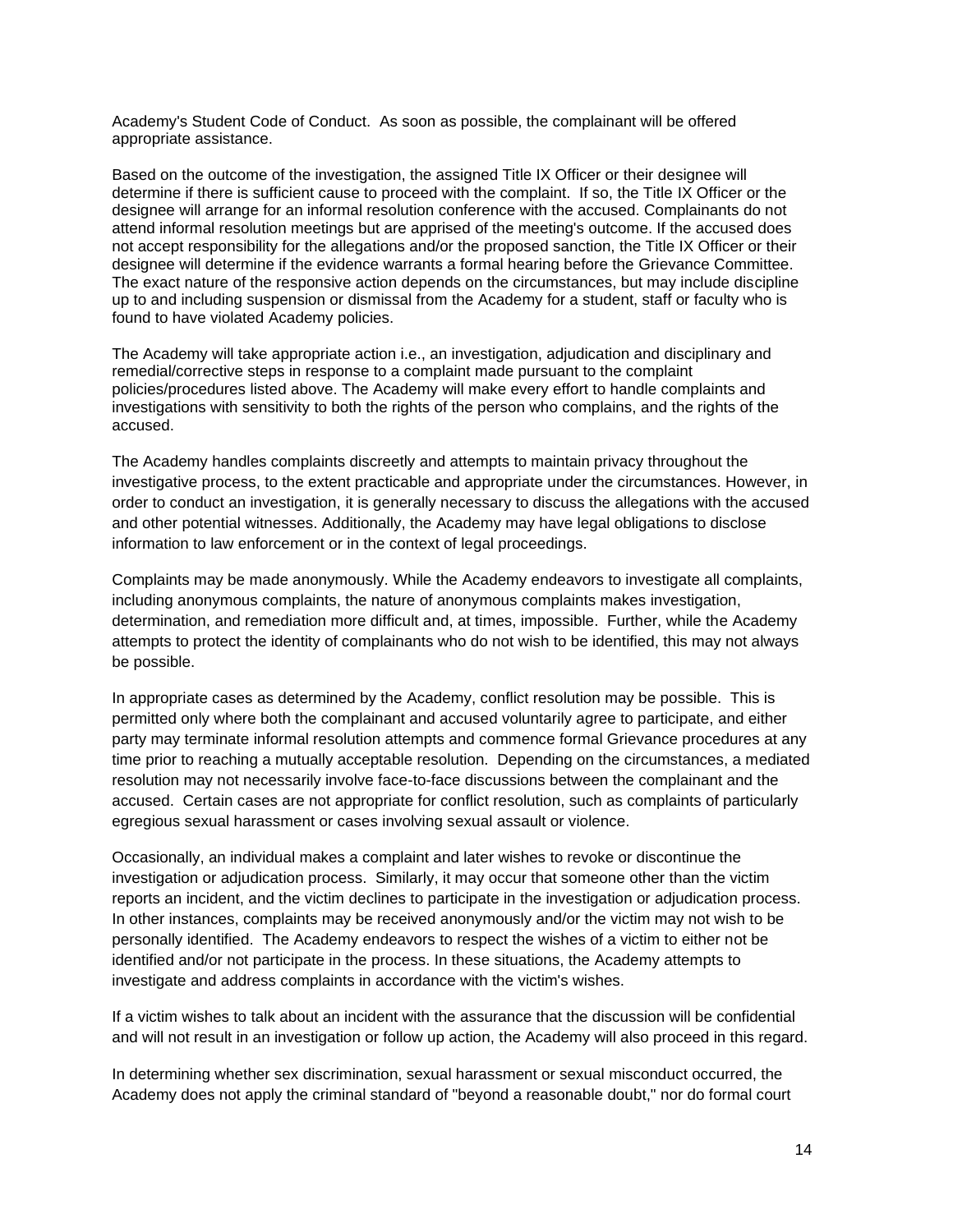rules of evidence apply. Instead, the Academy uses a "preponderance of the evidence" standard, and the Academy may consider any evidence it deems relevant. A "preponderance of the evidence" means the evidence which is of greater weight, or is more convincing than opposing evidence such that it is "more likely than not" that an act occurred.

If the applicable investigative or adjudication process allows for parties to offer witnesses and evidence, the complainant and the accused will have an equal opportunity to do so. The complainant and the accused will be informed in writing of the outcome of the complaint, to the extent permitted by law. An accused that is a student may appeal the outcome to an impartial decision maker. An employee who is deemed guilty shall have whatever rights the law grants. The particular method and grounds for appeal are explained in the student policies listed above.

The Academy endeavors to resolve complaints promptly. Ordinarily, the investigative stage will take no longer than 60 calendar days from the time the complaint is received. In exceptional circumstances (including but not limited to especially complex cases, or when the Academy is not in session), it may be necessary to extend these timelines. If that occurs, the parties will be informed of the expected timeline for completion.

The Academy prohibits retaliation against any individual who in good faith makes a complaint of sex discrimination, sexual harassment, or sexual misconduct or participates as a witness in a proceeding under this or any other Academy policy. Retaliation is also unlawful pursuant to Title IX and other laws.

The CSA also has a directory of services that are available upon request to victims within the community to assist those who have suffered from a criminal act.

# **Risk Reduction/Warning Signs of Abusive Behavior**

No victim is ever to blame for being assaulted or abused. Unfortunately, a person who is the victim of sexual or dating violence is more likely to be re-victimized. Below are some tips to help reduce your risk, to recognize warnings signs of abusive behavior and how to avoid potential attacks.

## **Warning Signs of Abusive Behavior**

Domestic and dating abuse often escalates from threats and verbal abuse to violence. And, while physical injury may be the most obvious danger, the emotional and psychological consequences of domestic and dating violence are also severe. Warning signs of dating and domestic violence include:

- 1. Being afraid of your partner.
- 2. Constantly watching what you say to avoid a "blow up."
- 3. Feelings of low self-worth and helplessness about your relationship.
- 4. Feeling isolated from family or friends because of your relationship.
- 5. Hiding bruises or other injuries from family or friends.
- 6. Being prevented from working, studying, going home, and/or using technology (including your cell phone.)
- 7. Being monitored by your partner at home, work, or Academy.
- 8. Being forced to do things you don't want to do.

# **Help Reduce Your Risk and Avoid Potential Attacks**

If you are being abused or suspect that someone you know is being abused, speak up or intervene.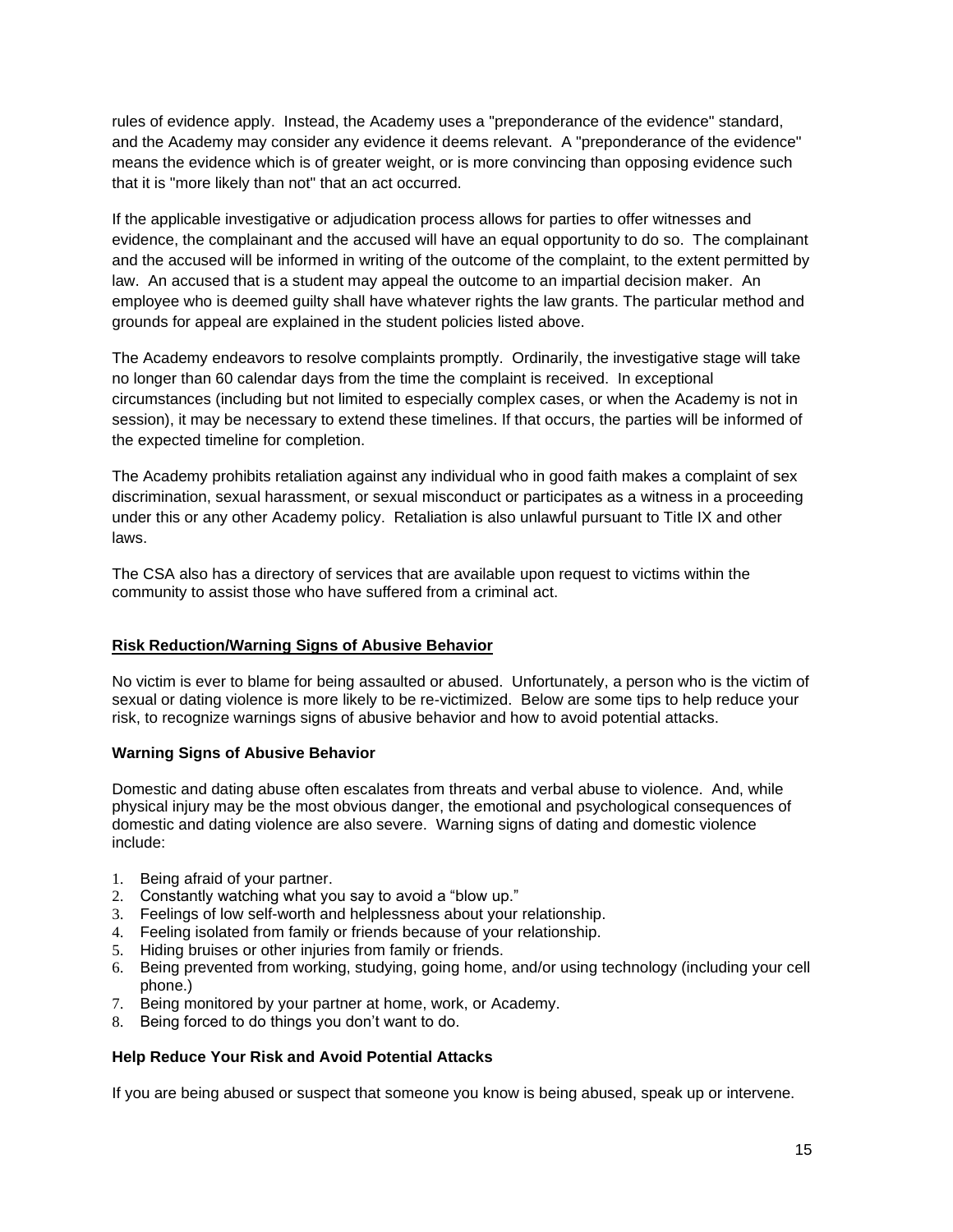- 1. Learn how to look for "red flags" in relationships so you can learn to avoid some of those characteristics in future partners.
- 2. Consider making a report with the CSA and ask for a "no contact" directive from the Academy to prevent future contact.
- 3. Consider getting a protective order or stay away order.
- 4. Learn more about what behaviors constitute dating and domestic violence, understand it is not your fault, and talk with friends and family members about ways you can be supported.
- 5. Trust your instincts—if something doesn't feel right in a relationship, speak up or end it.

## **Sexual Assault Prevention (From Rape, Abuse and Incest National Network - RAINN)**

- $\triangleright$  Try not to leave your drink unattended.
- ➢ Only drink from un-opened containers, or from drinks you have watched being made and poured.
- ➢ Cover your drink. It is easy to slip in a small pill even while you are holding your drink. Hold a cup with your hand over the top, or choose drinks that are contained in a bottle and keep your thumb over the nozzle.
- $\triangleright$  If you feel extremely tired or drunk for no apparent reason, you may have been drugged. Find your friends and ask them to leave with you as soon as possible.
- ➢ If you suspect you have been drugged, go to a hospital and ask to be tested.
- $\triangleright$  Keep track of how many drinks you have had.
- $\triangleright$  Try to come and leave with a group of people you trust.
- $\triangleright$  Avoid giving out your personal information (phone number, where you live, etc.). If someone asks for your number, take his/her number instead of giving out yours.

## **Traveling around campus**

- ➢ Make sure your cell phone is easily accessible and fully charged.
- $\triangleright$  Take major, public paths rather than less populated shortcuts.
- $\triangleright$  Avoid dimly lit places and talk to campus services if lights need to be installed in an area.
- $\triangleright$  Avoid putting music headphones in both ears so that you can be more aware of your surroundings, especially if you are walking alone.
- $\triangleright$  Carry a noisemaker on your keychain.
- $\triangleright$  Carry a small flashlight on your keychain.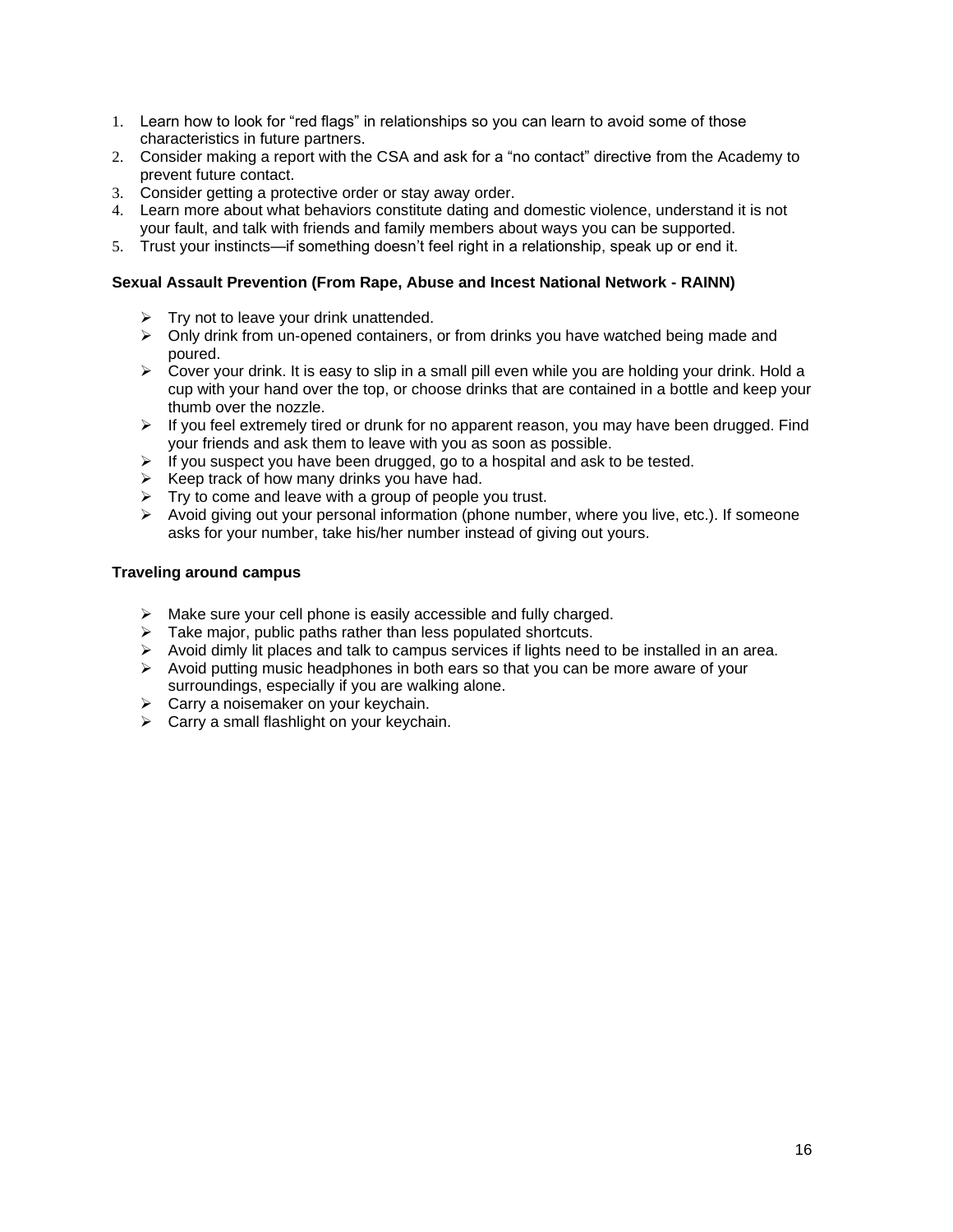The nature of sexual assault, particularly when perpetrated by an acquaintance, makes it difficult for many survivors to report their experience. For this reason, the local Shelters and Women's Service Centers are primary places where individuals may seek assistance in complete confidentiality.

# **Important Phone Numbers**

Alano Houses 719-520-1732 Interfaith Hospitality Network 719-329-1244 Liza's place for women 719-635-3643 J & J New Beginnings 719-323-3138 Posada in Pueblo 719-545-8776 Salvation Army 719-578-9190 Shelters in Pueblo 719-545-8195 Center for Prevention of Domestic Violence 719-633-3819 Youth Urban Peak 719-630-3223 Veterans House 719-667-5588 Wayside Cross Rescue Mission-Pueblo 719-545-5744 Winter Warming Shelter, New Hope Center 719-578-9190 Domestic Violence Crisis Hotline 719-633-3819 TESSA (Center for Prevention of Domestic Violence) 719-633-1462 / 24-Hour: 719-633-3819

# **EMERGENCY RESPONSE AND EVACUATION PROCEDURES – STATEMENT OF POLICY**

International Salon and Spa Academy has in place at each campus facility a campus response protocol. In an emergency or a dangerous situation, upon confirmation with the CSA, or designee, of the need for mass notification, the CSA, or designee, will without delay, taking into account the safety of the community, determine the content of the notification and initiate the notification system, unless issuing a notification will, in the professional judgment of the responsible authorities, compromise efforts to assist a victim or to contain, respond to, or otherwise mitigate the emergency. Emergency or dangerous situations may include, but are not limited to, gas leaks, tornadoes, contagious viruses, etc.

# **Initiating the Notification System**

The Academy will, without delay, and taking into account the safety of the community, determine the content of the notification and initiate the notification system, unless issuing a notification will, in the professional judgment of responsible authorities, compromise efforts to resolve the emergency. As soon as the Executive Director has confirmed that a significant emergency or dangerous situation exists, the Compliance Director shall:

- Take into account the safety of the campus community
- Determine what information to release about the situation
- Begin the notification process

The only reason the Executive Director would not immediately issue a notification for a confirmed emergency or dangerous situation would be if doing so would compromise efforts to:

- Assist a victim
- Contain the emergency
- Respond to the emergency
- Otherwise mitigate the emergency.

*The law doesn't specify who may or may not be a responsible authority except to qualify that they use professional judgment*.

The Academy will notify the campus community that there's an emergency or dangerous situation as follows:

• Notify first applicable local first responders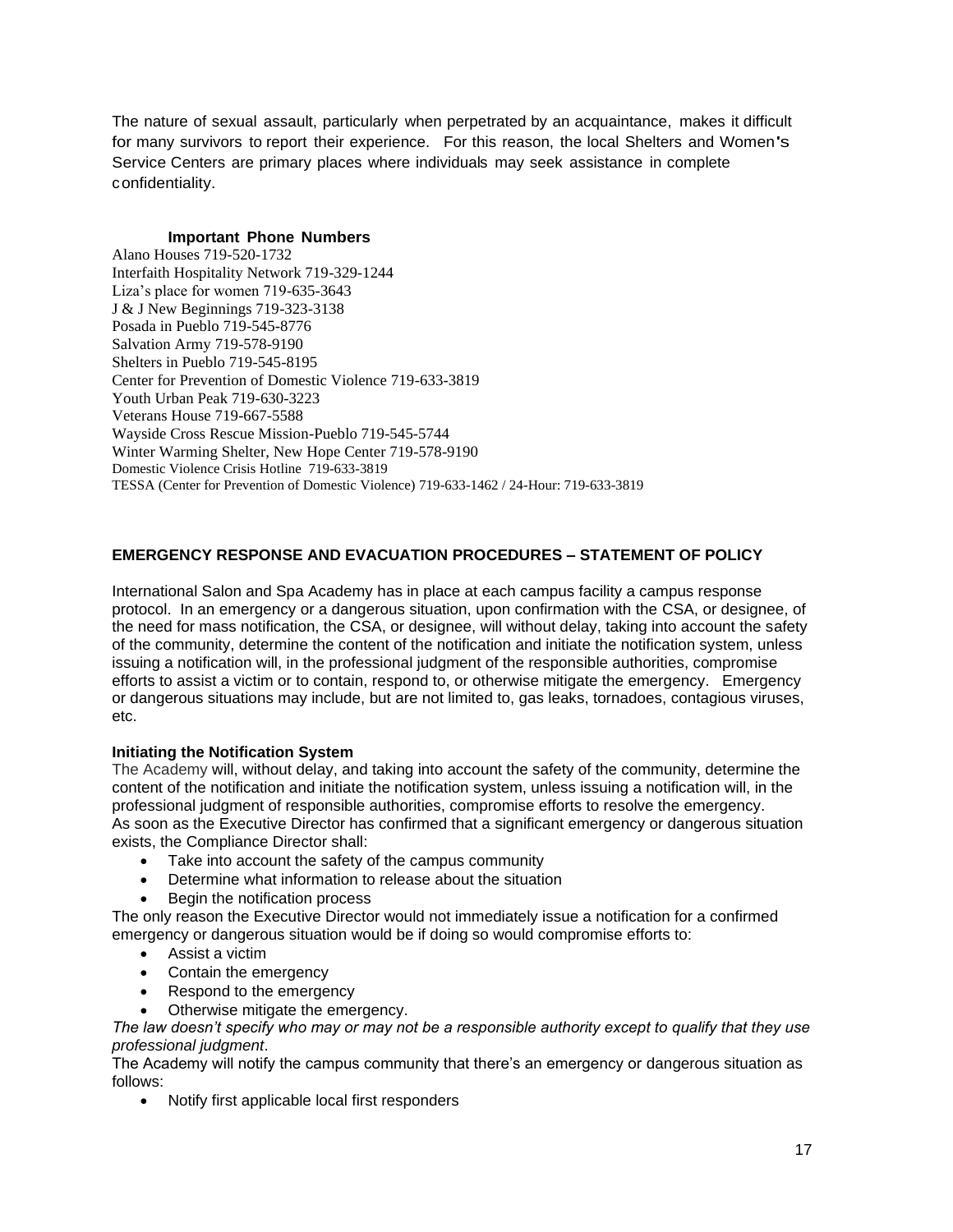- Prompt campus alarms and public address system
- SMS notification message system
- Push notification through school app (KlassApp)

Academy Director: Carrie Petersen is responsible for initiating the emergency notification system. Responsible Office: Administration/Management Sunny Sadowski Dean of Students (719) 597-1413 ext 1006 Responsibilities: Containing the Emergency Lorrinda Romero Assistant to Executive Director (719) 597-1413 ext. 1009 [lorrinda@issaco.edu](mailto:lorrinda@issaco.edu) Responsibilities: Emergency Notifications/Coordination of public responders Margaret Peterson (719) 574-1413 ext. 1002 [margaret@issaco.edu](mailto:margaret@issaco.edu) Responsibilities: Containing the Emergency Colorado Springs Police Department (719) 444-7000 Colorado Springs Fire Department (719) 395-5950 Public Health Department (719) 598-3199 Emergency 911

Disseminating emergency information to the larger community.

The Academy disseminates emergency information to individuals and/or organizations outside of the campus community in the following ways:

- SMS alerts to students, and as necessary to parents and guardians
- Notification through the public broadcasting app
- Use of radio and/or TV alerts for the neighboring community
- FaceBook and other Social Media as needed

The Compliance office is responsible for developing the information to be disclosed and for overseeing the dissemination of pertinent information to the larger community.

Members of the community at large who are interested in receiving updates during an emergency can visit the website at [www.issaco.edu](http://www.issaco.edu/)**.**

## **Testing of the Emergency Response and Evacuation Procedures**

The Academy tests the emergency response and evacuation procedures on at least an annual basis. Testing includes:

- Tests that may be announced or unannounced. Tests are regularly scheduled drills, include exercises and appropriate follow-through activities, designed for assessment and evaluation of emergency plans and capabilities.
- Tests are conducted, at a minimum, at least once a year and may be announced or not.

To comply with the Clery Act requirement the test must meet all of the criteria below:

- It must be scheduled. An actual emergency situation or a false emergency alarm served may not serve as a test of The Academy's procedures.
- Must contain drills. A drill is an activity that tests a single procedural operation (e.g., a test of initiating a telegram alert system or a test of campus security personnel conducting a campus lockdown).
- Must contain follow-through activities. A follow-through activity is an activity designed to review the test (e.g., a survey or interview to obtain feedback from participants).
- Must be designed for assessment of emergency plans and capabilities. The test should have measurable goals. For example, "Everyone involved in the emergency response and notification procedures will understand his or her role and responsibility."
- Must be designed for evaluation of emergency plans and capabilities. Designed so that, using the assessments, The Academy can judge whether or not the test met its goals.

For example, "The evacuation process accounted for/did not account for the diverse needs of all members of the campus community."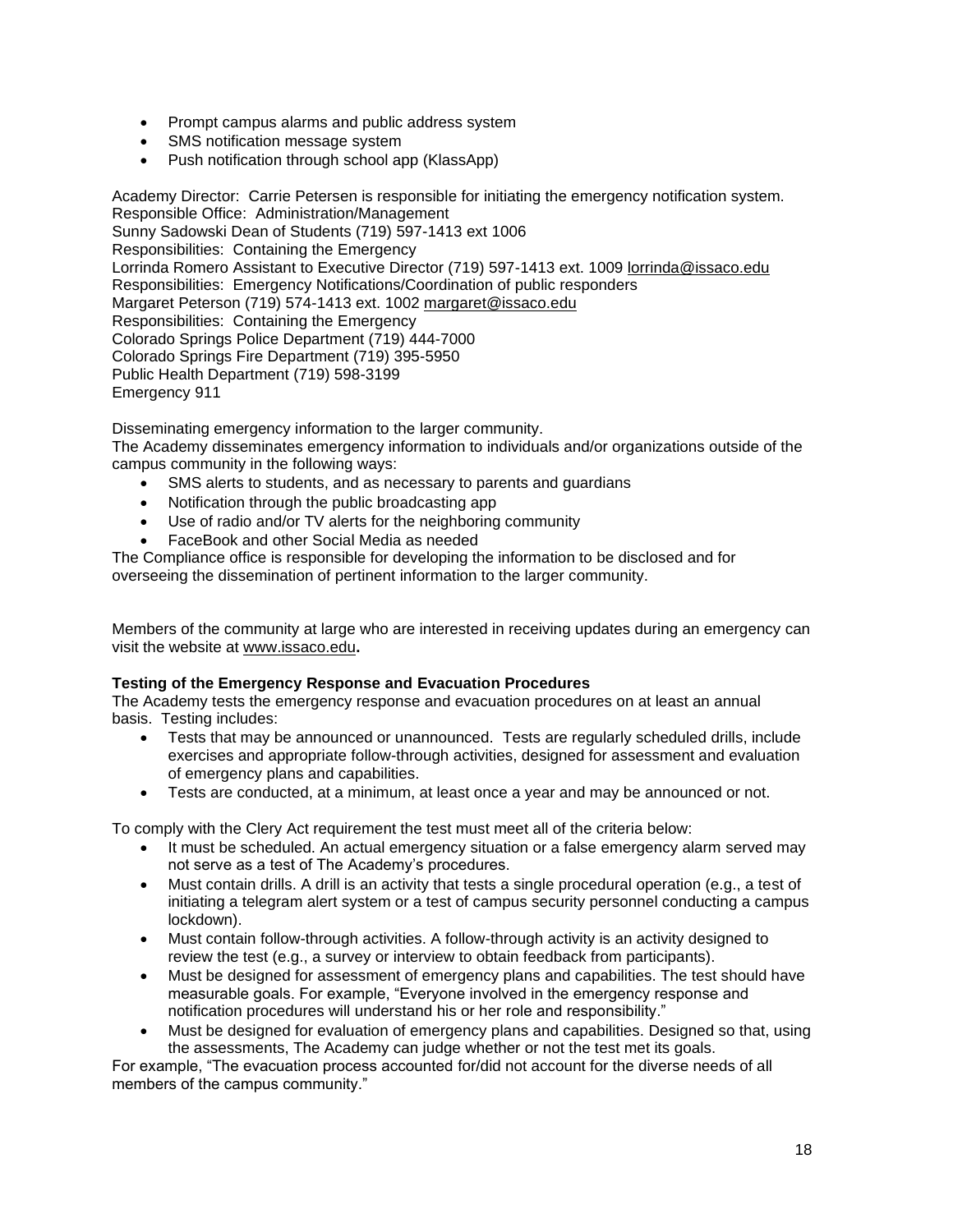Tests must address emergency response and evacuation on a campus wide scale. "Campus wide" scale means that tests must address The Academy's plan for evacuating all campus buildings.

## **Documentation of Testing**

The Academy is required to document, for each test, a description of the exercise, the date, time and whether it was announced or unannounced. Although the law requires only one test each year, if The Academy has multiple tests in a year, documentation is required for each one.

Documentation must address each component:

- A description of the exercise (i.e., the test).
- The date the test was held.
- The time the test started and ended.
- Whether the test was announced or unannounced.

Clery Act-related documentation for emergency test documentation is required to be kept for seven years and is electronically filed on the Academy Secure drive.

## **Publication of the Emergency Response and Evacuation Procedures**

The Academy publicizes its emergency response and evacuation procedures in conjunction with its annual emergency system test.

The Academy distributes this information by sending a "blast" SMS/Push Notification to students and applicable members of the community containing a link to The Academy's Annual Security Report. Emergency Response and Evacuation procedures are included within the annual security report and distributed as it is annually submitted.

## **Student Must Know – Emergency Information**

The campus takes various precautionary measures to protect the students, staff, faculty, and campus visitors. Nevertheless, unavoidable emergencies may occur in extreme situations. Therefore, each campus has a Campus Security Authority (CSA) that implements and oversees the campus response to a crisis situation. The CSA receives training in dealing with crisis situations and will primarily direct the immediate response to a crisis situation until the arrival of law enforcement and emergency response personnel.

In order to make this program effective, students are to familiarize themselves with the following emergency procedures.

Nothing herein precludes any student, staff or faculty from contacting the appropriate authorities directly in the event they feel in threat of physical harm or imminent danger.

\*\*\* In case of emergency - dial 911\*\*\*

Department of Homeland Security:

**"Active shooter awareness- options for consideration"**

<http://www.dhs.gov/video/options-consideration-active-shooter-training-video>

# **Crime Definitions From the Summary Reporting System (SRS) User Manual From the FBI's UCR Program**

Arson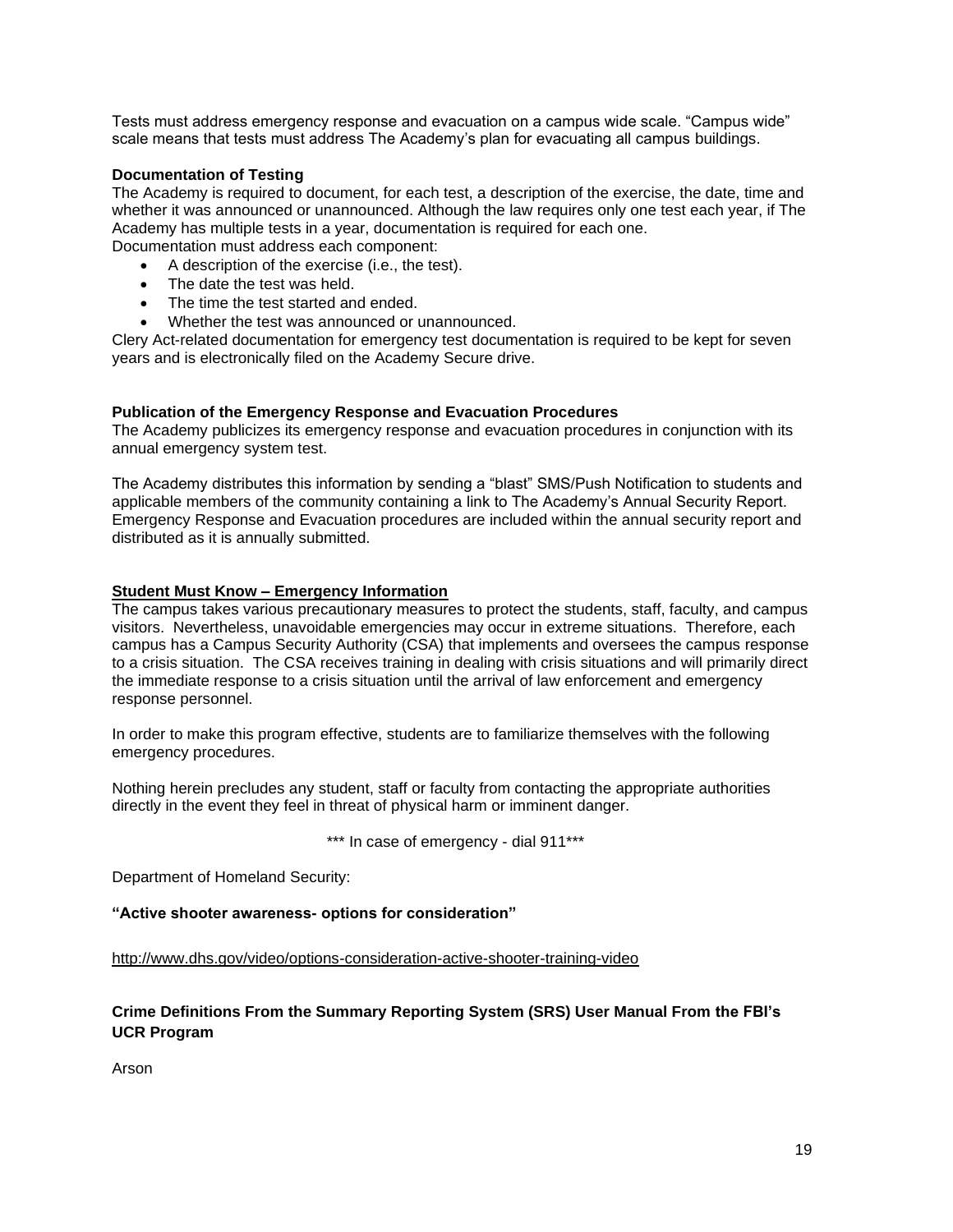Any willful or malicious burning or attempt to burn, with or without intent to defraud, a dwelling house, public building, motor vehicle or aircraft, personal property of another, etc.

Criminal Homicide—Manslaughter by Negligence The killing of another person through gross negligence.

Criminal Homicide—Murder and Nonnegligent Manslaughter The willful (nonnegligent) killing of one human being by another.

## Rape

The penetration, no matter how slight, of the vxxxxx or axxx with any body part or object, or oral penetration by a sxx organ of another person, without the consent of the victim.

## Robbery

The taking or attempting to take anything of value from the care, custody, or control of a person or persons by force or threat of force or violence and/or by putting the victim in fear.

## Aggravated Assault

An unlawful attack by one person upon another for the purpose of inflicting severe or aggravated bodily injury. This type of assault usually is accompanied by the use of a weapon or by means likely to produce death or great bodily harm. (It is not necessary that injury result from an aggravated assault when a gun, knife, or other weapon is used which could and probably would result in serious personal injury if the crime were successfully completed.)

## **Burglary**

The unlawful entry of a structure to commit a felony or a theft. For reporting purposes this definition includes: unlawful entry with intent to commit a larceny or felony; breaking and entering with intent to commit a larceny; housebreaking; safecracking; and all attempts to commit any of the aforementioned.

## Motor Vehicle Theft

The theft or attempted theft of a motor vehicle. (Classify as motor vehicle theft all cases where automobiles are taken by persons not having lawful access even though the vehicles are later abandoned— including joyriding.)

## Weapons: Carrying, Possessing, Etc.

The violation of laws or ordinances prohibiting the manufacture, sale, purchase, transportation, possession, concealment, or use of firearms, cutting instruments, explosives, incendiary devices, or other deadly weapons.

## Drug Abuse Violations

The violation of laws prohibiting the production, distribution, and/or use of certain controlled substances and the equipment or devices utilized in their preparation and/or use. The unlawful cultivation, manufacture, distribution, sale, purchase, use, possession, transportation, or importation of any controlled drug or narcotic substance. Arrests for violations of State and local laws, specifically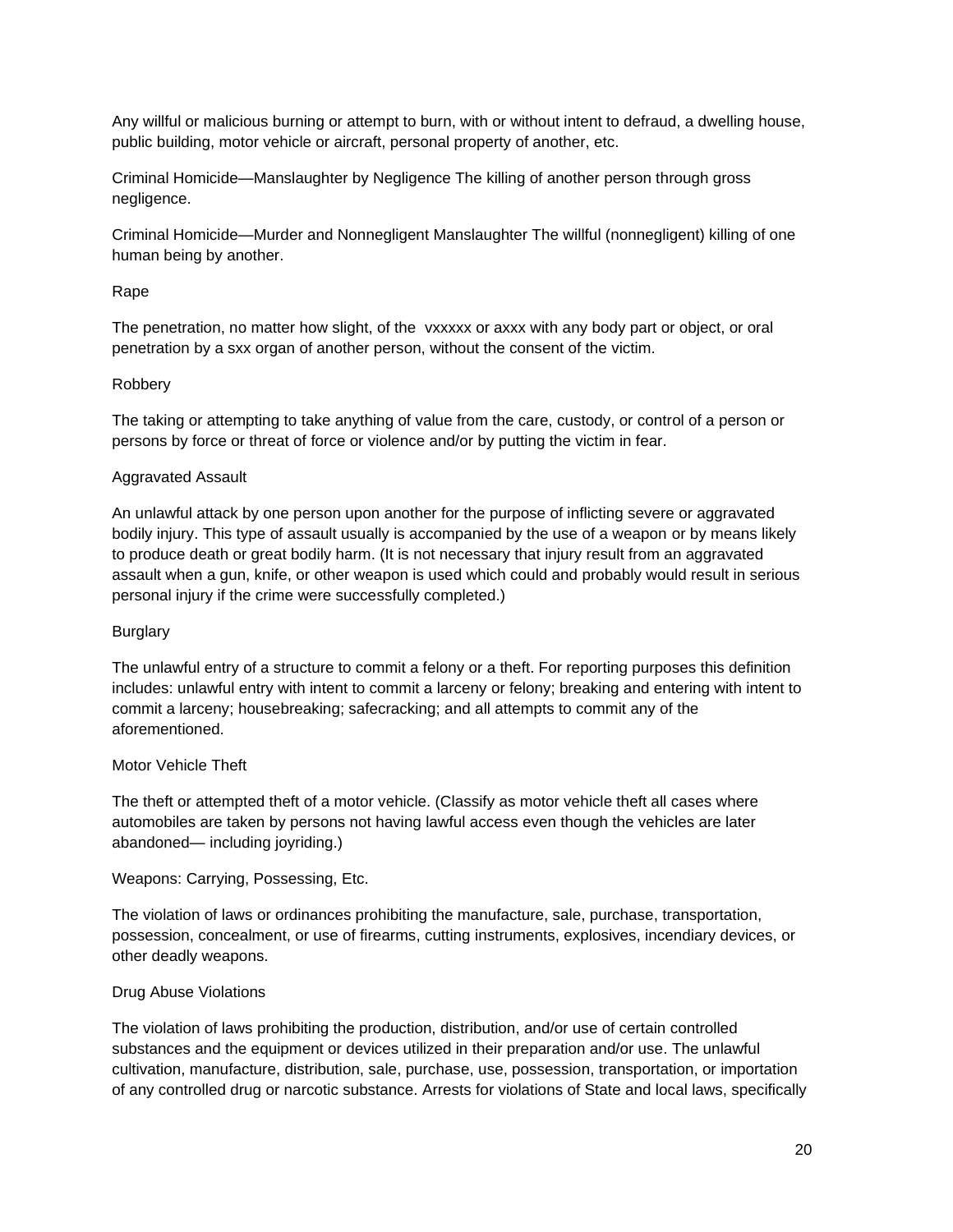those relating to the unlawful possession, sale, use, growing, manufacturing, and making of narcotic drugs.

Liquor Law Violations The violation of State or local laws or ordinances prohibiting the manufacture, sale, purchase, transportation, possession, or use of alcoholic beverages, not including driving under the influence and drunkenness.

# **Crime Definitions From the National Incident-Based Reporting System (NIBRS) User Manual from the FBI's UCR Program**

## Sex Offenses

Any sexual act directed against another person, without the consent of the victim, including instances where the victim is incapable of giving consent.

A. Fondling—The touching of the private body parts of another person for the purpose of sxxual gratification, without the consent of the victim, including instances where the victim is incapable of giving consent because of his/her age or because of his/her temporary or permanent mental incapacity.

B. Incest—Sxxual intercourse between persons who are related to each other within the degrees wherein marriage is prohibited by law.

C. Statutory Rape—Sxxual intercourse with a person who is under the statutory age of consent.

# **Crime Definitions From the Hate Crime Data Collection Guidelines and Training Manual From the FBI's UCR Program**

Larceny-Theft (Except Motor Vehicle Theft)

The unlawful taking, carrying, leading, or riding away of property from the possession or constructive possession of another. Attempted larcenies are included. Embezzlement, confidence games, forgery, worthless checks, etc., are excluded.

## Simple Assault

An unlawful physical attack by one person upon another where neither the offender displays a weapon, nor the victim suffers obvious severe or aggravated bodily injury involving apparent broken bones, loss of teeth, possible internal injury, severe laceration, or loss of consciousness.

## Intimidation

To unlawfully place another person in reasonable fear of bodily harm through the use of threatening words and/or other conduct, but without displaying a weapon or subjecting the victim to actual physical attack.

Destruction/Damage/Vandalism of Property

To willfully or maliciously destroy, damage, deface, or otherwise injure real or personal property without the consent of the owner or the person having custody or control of it.

[FR Doc. 2014–24284 Filed 10–17–14; 8:45 am]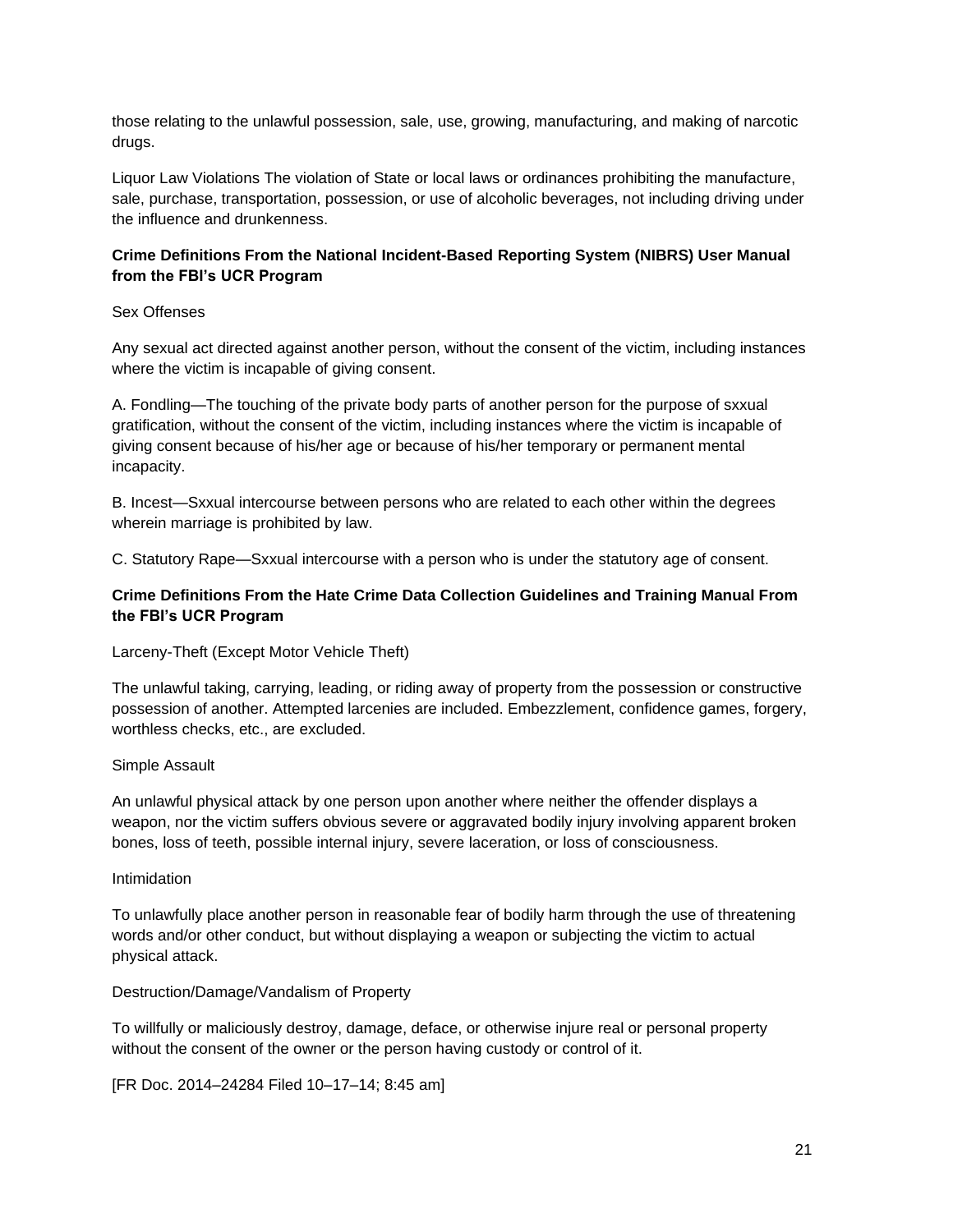# CRIME STATISTICS

| <b>CRIMINAL OFFENSES</b>            |      |                     |                        |  |  |
|-------------------------------------|------|---------------------|------------------------|--|--|
| OFFENSE                             | Year | Geographic Location |                        |  |  |
|                                     |      | On Campus Property  | <b>Public Property</b> |  |  |
| MURDER / NON-NEGLIGENT MANSLAUGHTER | 2018 | $\mathsf{O}\xspace$ | $\mathbf 0$            |  |  |
|                                     | 2019 | $\mathsf{O}\xspace$ | $\boldsymbol{0}$       |  |  |
|                                     | 2020 | $\mathsf{O}\xspace$ | $\boldsymbol{0}$       |  |  |
| MANSLAUGHTER BY NEGLIGENCE          |      | $\mathsf{O}\xspace$ | $\boldsymbol{0}$       |  |  |
|                                     |      | $\mathsf{O}\xspace$ | $\boldsymbol{0}$       |  |  |
|                                     | 2020 | $\mathsf{O}\xspace$ | $\boldsymbol{0}$       |  |  |
| <b>RAPE</b>                         |      | $\mathsf{O}\xspace$ | $\boldsymbol{0}$       |  |  |
|                                     | 2019 | $\mathsf{O}\xspace$ | $\boldsymbol{0}$       |  |  |
|                                     | 2020 | $\mathsf{O}\xspace$ | $\mathsf 0$            |  |  |
| <b>FONDLING</b>                     |      | $\,0\,$             | $\boldsymbol{0}$       |  |  |
|                                     |      | $\mathsf{O}\xspace$ | $\mathsf 0$            |  |  |
|                                     | 2020 | $\mathsf{O}\xspace$ | $\mathsf 0$            |  |  |
|                                     | 2018 | $\mathsf{O}\xspace$ | $\mathsf 0$            |  |  |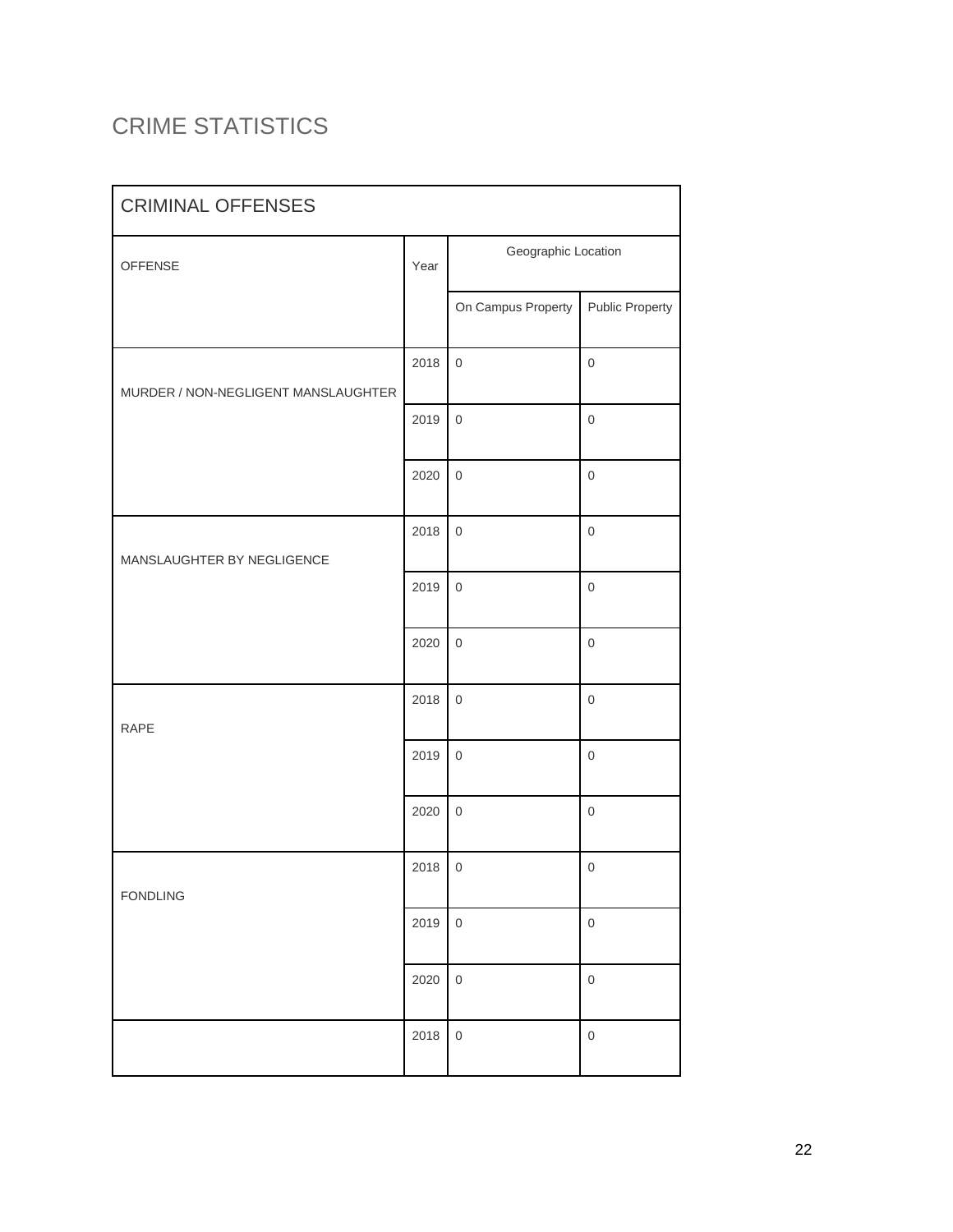|                     | 2019 | $\mathsf{O}\xspace$ | $\mathsf 0$         |
|---------------------|------|---------------------|---------------------|
| <b>INCEST</b>       | 2020 | $\mathsf{O}\xspace$ | $\mathsf{O}\xspace$ |
| STATUTORY RAPE      | 2018 | $\mathbf 0$         | $\mathbf 0$         |
|                     | 2019 | $\mathbf 0$         | $\mathbf 0$         |
|                     | 2020 | $\mathbf 0$         | $\mathbf 0$         |
| <b>ROBBERY</b>      | 2018 | $\mathbf 0$         | $\mathbf 0$         |
|                     | 2019 | $\mathbf 0$         | $\mathbf 0$         |
|                     | 2020 | $\mathbf 0$         | $\mathbf 0$         |
| AGGRAVATED ASSAULT  | 2018 | $\mathbf 0$         | $\mathbf 0$         |
|                     | 2019 | $\mathbf 0$         | $\mathbf 0$         |
|                     | 2020 | $\mathsf{O}\xspace$ | $\mathbf 0$         |
| <b>BURGLARY</b>     | 2018 | $\mathbf 0$         | $\mathsf{O}\xspace$ |
|                     | 2019 | $\mathbf 0$         | $\mathbf 0$         |
|                     | 2020 | $\mathsf{O}\xspace$ | $\mathsf{O}\xspace$ |
|                     | 2018 | $\mathbf 0$         | $\mathsf{O}\xspace$ |
| MOTOR VEHICLE THEFT | 2019 | $\mathbf 0$         | $\mathsf{O}\xspace$ |
|                     | 2020 | $\mathbf 0$         | $\mathsf{O}\xspace$ |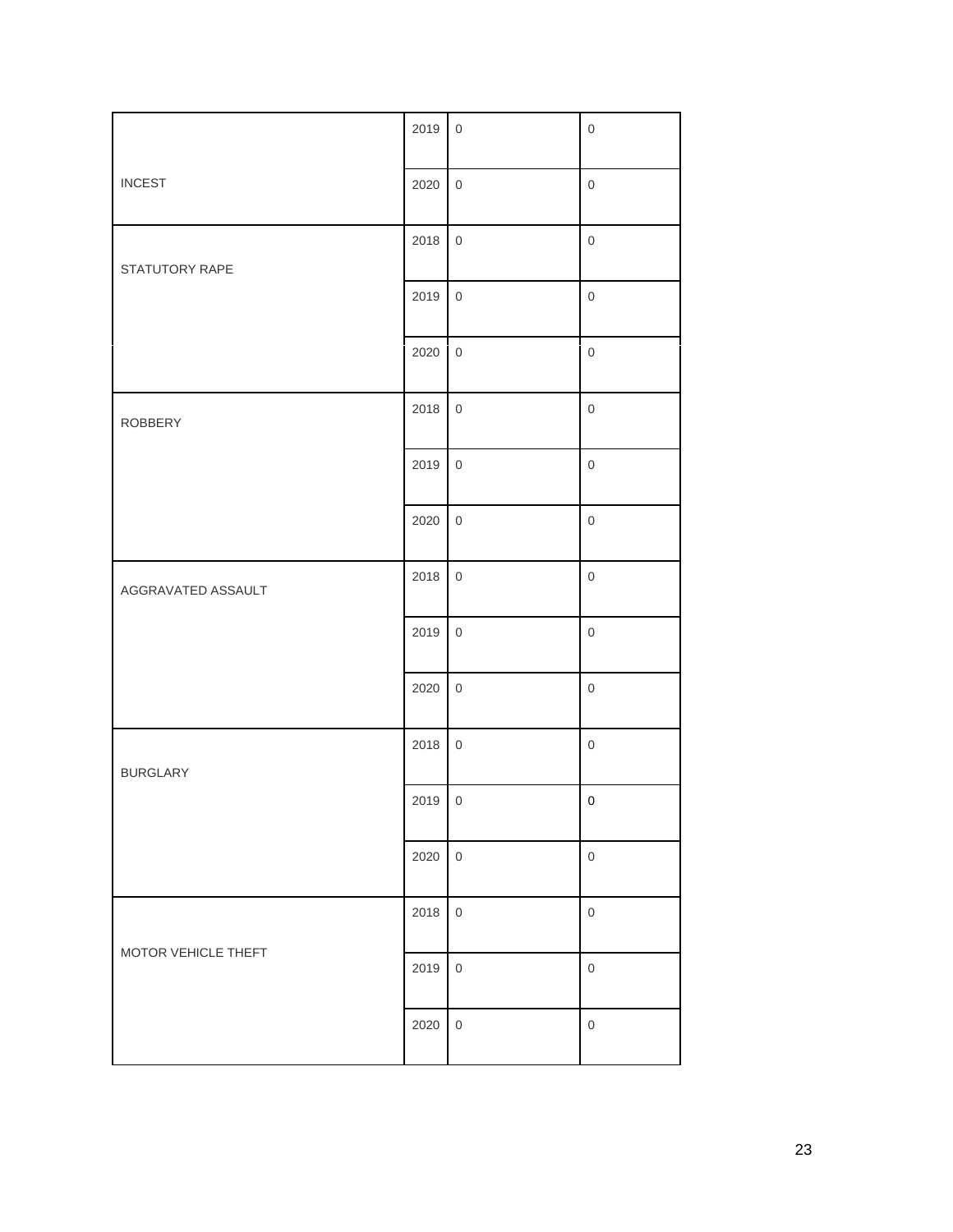|       | 2018 | $\overline{0}$ | 0              |
|-------|------|----------------|----------------|
| ARSON |      |                |                |
|       | 2019 | $\overline{0}$ | 0              |
|       |      |                |                |
|       | 2020 | $\overline{0}$ | $\overline{0}$ |
|       |      |                |                |

| <b>VAWA OFFENSES</b>               |      |                     |                        |
|------------------------------------|------|---------------------|------------------------|
| <b>OFFENSE</b>                     | Year | Geographic Location |                        |
|                                    |      | On Campus Property  | <b>Public Property</b> |
| DOMESTIC VIOLENCE                  | 2018 | $\overline{0}$      | $\overline{0}$         |
|                                    | 2019 | $\overline{0}$      | $\overline{0}$         |
|                                    | 2020 | $\Omega$            | $\Omega$               |
| <b>DATING VIOLENCE</b>             | 2018 | $\overline{0}$      | $\mathbf 0$            |
|                                    | 2019 | $\overline{0}$      | $\overline{0}$         |
|                                    | 2020 | $\overline{0}$      | $\overline{0}$         |
| <b>STALKING</b><br><b>STALKING</b> | 2018 | $\overline{0}$      | $\overline{0}$         |
|                                    | 2019 | $\overline{0}$      | $\overline{0}$         |
|                                    | 2020 | $\overline{0}$      | $\overline{0}$         |

| ARRESTS AND DISCIPLINARY REFERRALS |      |                       |                    |
|------------------------------------|------|-----------------------|--------------------|
| <b>OFFENSE</b>                     | Year | Geographic Location   |                    |
|                                    |      | On Campus<br>Property | Public<br>Property |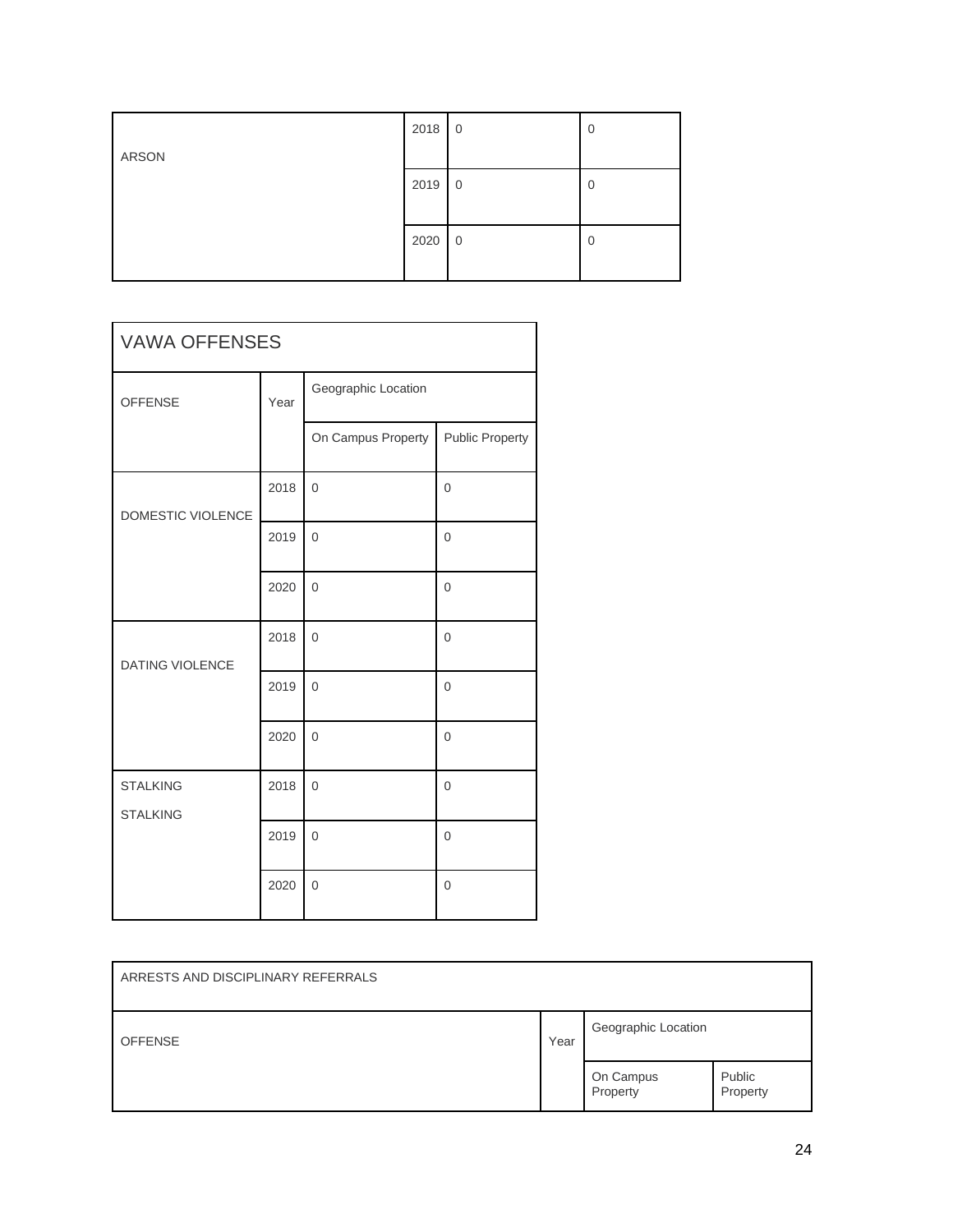| ARRESTS: WEAPONS: CARRYING, POSSESSING, ETC.           |      | $\mathbf 0$         | $\mathbf 0$         |
|--------------------------------------------------------|------|---------------------|---------------------|
|                                                        |      | $\mathsf{O}\xspace$ | $\mathbf 0$         |
|                                                        | 2020 | $\mathbf 0$         | $\mathbf 0$         |
| DISCIPLINARY REFERRALS: WEAPONS: CARRYING, POSSESSING, | 2018 | $\mathsf{O}$        | $\mathbf 0$         |
| <b>ETC</b>                                             | 2019 | $\mathsf{O}\xspace$ | $\mathsf{O}\xspace$ |
|                                                        | 2020 | $\mathbf 0$         | $\overline{0}$      |
| ARRESTS: DRUG ABUSE VIOLATIONS                         | 2018 | $\mathsf{O}$        | $\mathbf 0$         |
|                                                        | 2019 | $\mathbf 0$         | $\mathbf 0$         |
|                                                        | 2020 | $\mathbf 0$         | $\mathbf 0$         |
| DISCIPLINARY REFERRALS: DRUG ABUSE VIOLATIONS          | 2018 | $\mathsf{O}$        | $\mathsf{O}\xspace$ |
|                                                        |      | $\mathsf 0$         | $\mathbf 0$         |
|                                                        | 2020 | $\mathsf{O}$        | $\overline{0}$      |
| ARRESTS: LIQUOR LAW VIOLATIONS                         | 2018 | $\,0\,$             | $\mathsf{O}\xspace$ |
|                                                        |      | $\,0\,$             | $\mathbf 0$         |
|                                                        | 2020 | $\mathbf{0}$        | $\mathbf{0}$        |
| DISCIPLINARY REFERRALS: LIQUOR LAW VIOLATIONS          |      | $\mathsf{O}$        | $\mathbf 0$         |
|                                                        |      | $\mathsf{O}\xspace$ | $\mathsf{O}\xspace$ |
|                                                        | 2020 | $\mathsf{O}\xspace$ | $\mathbf 0$         |

HATE CRIMES

There were no Hate Crimes reported for years 2018, 2019 or 2020.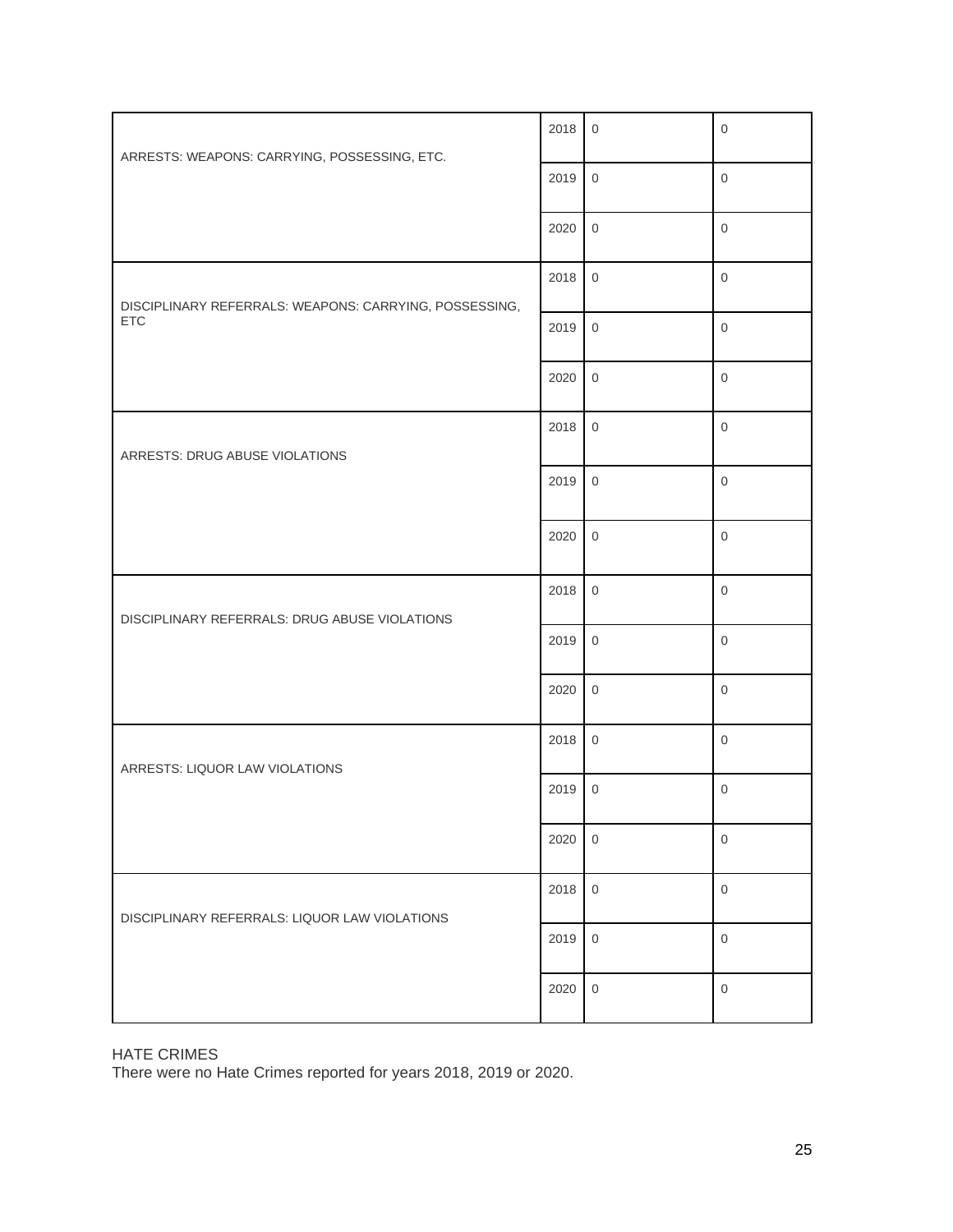## **A STATEMENT OF POLICY REGARDING THE POSSESSION, USE, AND SALE OF ALCOHOLIC BEVERAGES AND ENFORCEMENT OF STATE UNDERAGE DRINKING LAWS, AND POSSESSION, USE, AND SALE OF ILLEGAL DRUGS AND ENFORCEMENT OF FEDERAL AND STATE DRUG LAWS**

## **A DESCRIPTION OF DRUG AND ALCOHOL ABUSE PREVENTION PROGRAMS**

International Salon and Spa Academy publishes and distributes annually to all current students and employees a copy of the Drug and Alcohol Abuse Prevention Program. Below are the details related to this topic.

## **Drug and Alcohol Abuse Prevention**

Drug abuse affects all aspects of American life. It threatens the workplace, our homes, our Academy and our community. The U.S. Department of Education requires institutions of higher education to implement a drug prevention and awareness program for their students and employees through the **Safe and Drug-Free Schools and Communities Act**. All students are expected to conduct themselves as mature adults and as members of an academic community. The consumption of alcohol or drugs while attending class is prohibited and may be subject to disciplinary action.

## **Standards of Conduct**

The Academy community must adhere to a code of conduct that recognizes that the unlawful manufacture, sale, delivery, unauthorized possession or use of any illicit drug is prohibited on property owned or otherwise controlled by International Salon and Spa Academy. If an individual associated with the Academy is apprehended for violating any drug- or alcohol-related law when on Academy property, or participating in a Academy activity, the Academy will fully cooperate with all law enforcement agencies. Underage possession or consumption of alcoholic beverages is not permitted on property owned or controlled by the Academy and the state laws will be enforced. Intentionally or knowingly selling, or intentionally or knowingly furnishing alcoholic beverages to persons under the age of 21, or to persons obviously inebriated, is not permitted on property owned or controlled by the Academy.

## **Health Risks Associated with the use of Illicit Drugs and the Abuse of Alcohol**

Moderate to high doses of alcohol cause marked impairments in higher mental functions and the loss of memory. High doses of alcohol can cause respiratory depression and death. Long-term consumption, particularly when combined with poor nutrition, can also lead to dependence and permanent damage to vital organs such as the brain and the liver. Physical effects of drugs include increased heart rate, bloodshot eyes, dry mouth and throat, and increased appetite. The use of drugs may impair or reduce short-term memory and comprehension, alter sense of time, and reduce the ability to perform tasks requiring concentration and coordination. Motivation and cognition may also be altered making the acquisition of new information difficult. As one can see from the above, there are major health risks associated with the use of illicit drugs and the abuse of alcohol.

## **Federal Financial Aid Penalties for Drug Violations**

Federal guidelines focus strongly on illicit drug use and distribution. The Higher Education Opportunity Act states students convicted of an illicit drug violation can be denied federal financial aid for a specific period, in addition to other legal penalties. The Free Application for Federal Student Aid (FAFSA) asks students if they have been convicted of a drug-related offense: "Have you ever been convicted of possessing or selling illegal drugs?" If you answer "yes," the Academy will give you a worksheet to determine if your conviction affects your eligibility for aid. Failure to answer the question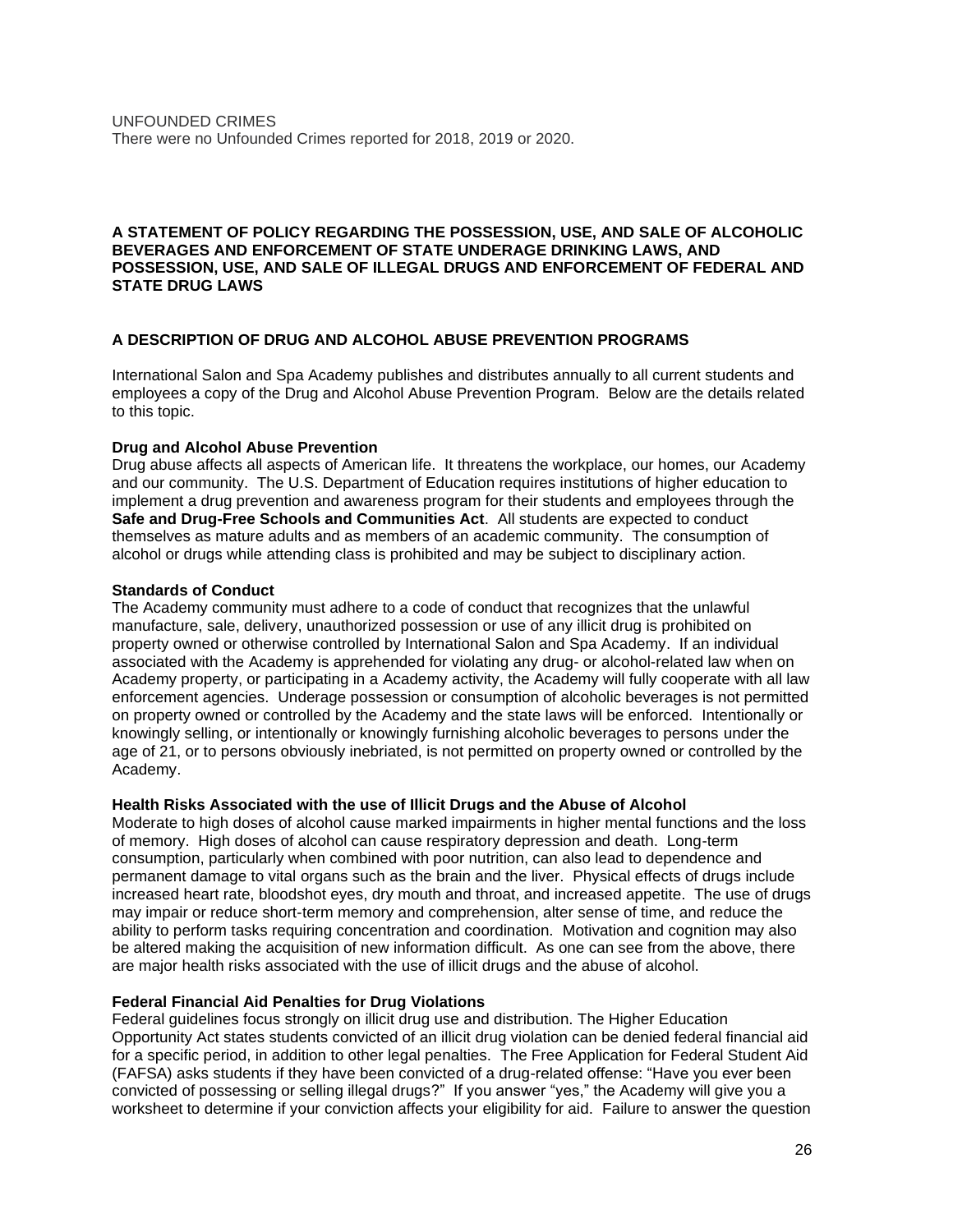automatically disqualifies students from receiving federal financial aid. Answering this question falsely could result in fines up to \$20,000, imprisonment or both.

## **Penalties for Drug Convictions**

If the student was convicted of both possessing and selling drugs, and the periods of ineligibility are different, the student will be ineligible for the longer period.

## **Possession of Illegal Drugs**

- For a first offense, a student loses eligibility for federal financial aid for one year from the date of conviction.
- For a second offense, a student loses eligibility for federal financial aid for two years from the date of conviction.
- For a third offense and subsequent offenses, a student has indefinite ineligibility for federal financial aid from the date of conviction.

## **Sale of Illegal Drugs**

- For a first offense, a student loses eligibility for federal financial aid for two years from the date of conviction.
- For a second offense and subsequent offenses, a student has indefinite ineligibility from the date of conviction.

## **Other Potential Federal Penalties for Drug Violations**

Some other potential federal penalties and sanctions applicable to drug-related offenses include:

21 U.S.C. 844

1st conviction: Up to 1 year imprisonment and fined at least \$1,000, or both.

After 1 prior drug conviction: At least 15 days in prison, not to exceed 2 years and fined at least \$2,500, or both.

After 2 or more prior drug convictions: At least 90 days in prison, not to exceed 3 years and fined at least \$5, or both.

Provisions relating to increased penalties in cases of certain serious crack possession offenses, making offenders subject to fines under Title 18 or imprisonment to terms not less than 5 years and no more than 20 years, or both.

Possession of flunitrazepam shall be imprisoned for not more than 3 years, shall be fined as otherwise provided in this section, or both after mixture or substance exceeds 1 gram.

21 U. S. C. 844a Civil fine up to \$10,000

## 21 U. S. C. 847 Additional Penalties

Any penalty imposed for violation of this subchapter shall be in addition to, and not in lieu of, any civil or administrative penalty or sanction authorized by law.

## 21 U. S. C. 854 Investment of illicit drug profits

Whoever violates this section shall be fined no more than \$50,000 or imprisoned not more than 10 years, or both.

## 21 U. S. C. 862

a. Drug Traffickers - Denial of Federal benefits, such as student loans, grants, contracts, and professional and commercial licenses, up to 5 years for the first offense, up to 10 years for second and permanently ineligible for subsequent offenses.

b. Drug Possessors – 1<sup>st</sup> offense is up to 1 year and 2<sup>nd</sup> and subsequent offenses are up to 5 years.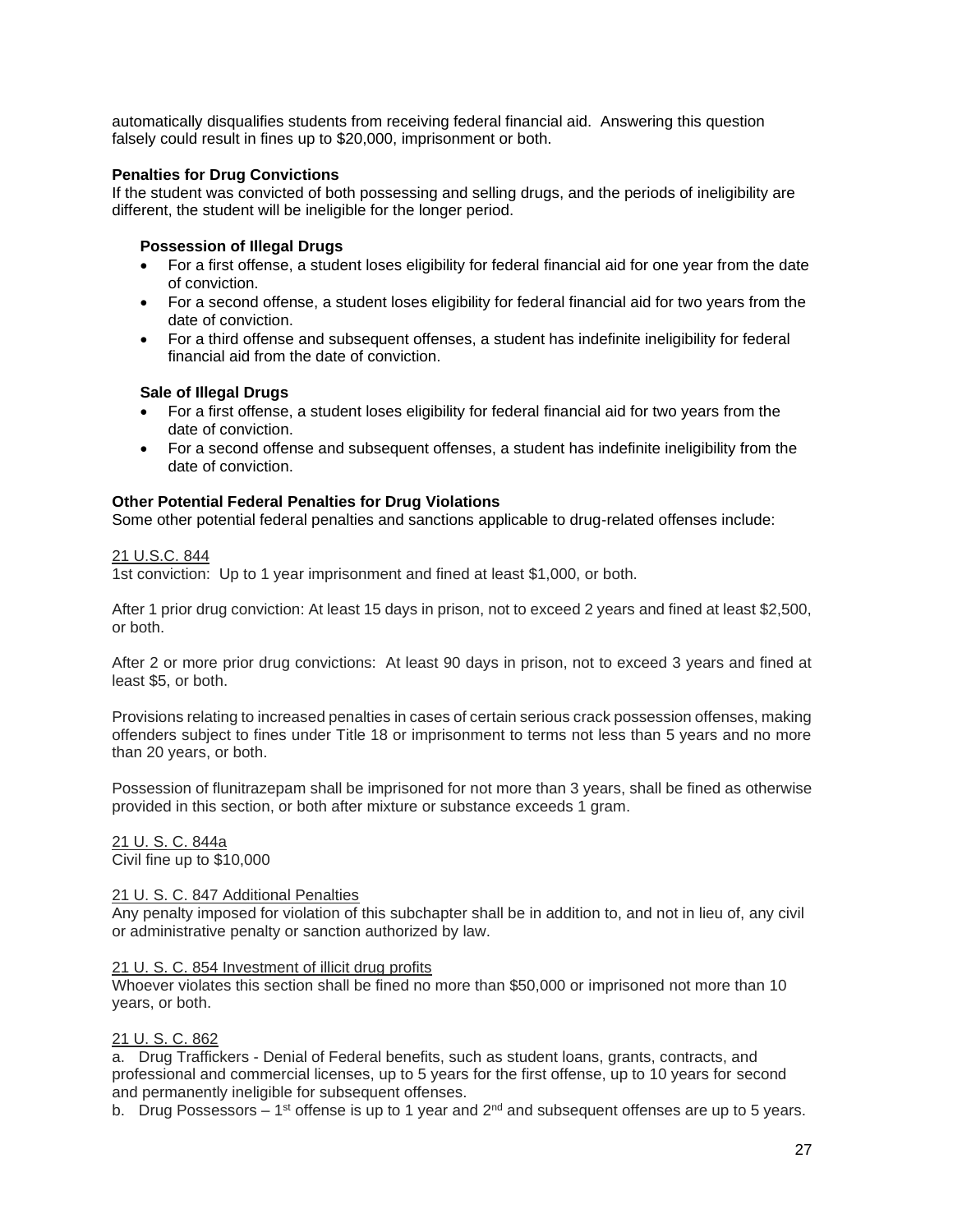c. Suspension of period of ineligibility (A) (B) (C)

# 21 U. S. C. 862a

Denial of assistance and benefits for certain drug related convictions, i.e., state program funded under the Social Security Act or food stamp program or state program under the Food Stamp Act.

More information about federal penalties and sanctions for unlawful possession, use, sale, and/or distribution of controlled substances is located at<http://www.deadiversion.usdoj.gov/21cfr/21usc/index.html>

| <b>Substance / Drug</b>               | Charge              | <b>Potential Sentence for Possession</b>            |
|---------------------------------------|---------------------|-----------------------------------------------------|
| Schedule I or II, 1st offense         | Class 3 Felony      | 4-12 years in prison and fines of \$3,000-\$750,000 |
| Schedule I or II, 2nd offense         | Class 2 felony      | 8-24 years in prison and \$5,000-\$1 million        |
| Schedule III, 1 <sup>st</sup> offense | Class 4 felony      | 2-6 years in prison and fines of \$2,000-\$500,000  |
| Schedule III, 2 <sup>nd</sup> offense | Class 3 felony      | 4-12 years in prison and fines of \$3,000-\$750,000 |
| Schedule IV, 1st offense              | Class 5 felony      | 1-3 years in prison and fines of \$1,000- \$100,000 |
| Schedule IV, 2 <sup>nd</sup> offense  | Class 4 felony      | 2-6 years in prison and fines of \$2,000- \$500,000 |
| Schedule V, 1 <sup>st</sup> offense   | Class 1 misdemeanor | 6-18 months in jail and fines of \$500-\$5,000      |
| Schedule V, 2 <sup>nd</sup> offense   | Class 5 felony      | 1-3 years in prison and fines of \$1,000-\$100,000  |

**Legal Consequences of Substance Abuse in the State of COLORADO**

All states regulate and control the possession for personal use of controlled dangerous substances (CDS), though each differs in its exact definition of CDS and the penalties for possession. Colorado considers not only well-known drugs like marijuana, heroin and cocaine to be controlled substances, but also the compounds used to manufacture them. Possessing drug paraphernalia, such as pipes, is also illegal.

Colorado divides its CDS into five "schedules," according to their likelihood for abuse.

- Schedule I drugs (such as synthetic opiates and heroine) are those that have a high potential for abuse, no accepted medical use, or are unsafe for use in treatment, even under medical supervision.
- Schedule II drugs (such as opium and its derivatives) have a high potential for abuse, have an accepted medical use and can result in severe psychological and physical dependence if abused.
- Schedule III drugs (such as anabolic steroids) have a potential for abuse less than Schedule I or II drugs, have an accepted medical use and can lead to low or moderate physical dependence and high psychological dependence.
- Schedule IV drugs (such as lorazepam) have a lower potential for abuse than Schedule III drugs, have an acceptable medical use and may lead to limited psychological and physical dependence in relation to Schedule III drugs.
- Schedule V drugs are the least dangerous, with the lowest potential for abuse, a currently accepted medical use, and likely to lead to only limited physical or psychological dependence. Schedule V drugs include medicines that have very small amounts of specified narcotic drugs. (Colorado Stat. Ann. Section 18-18-203 to 18-18-207.)

Some CDS such as codeine, a common pain medication, may be possessed legally so long as the holder has a valid prescription.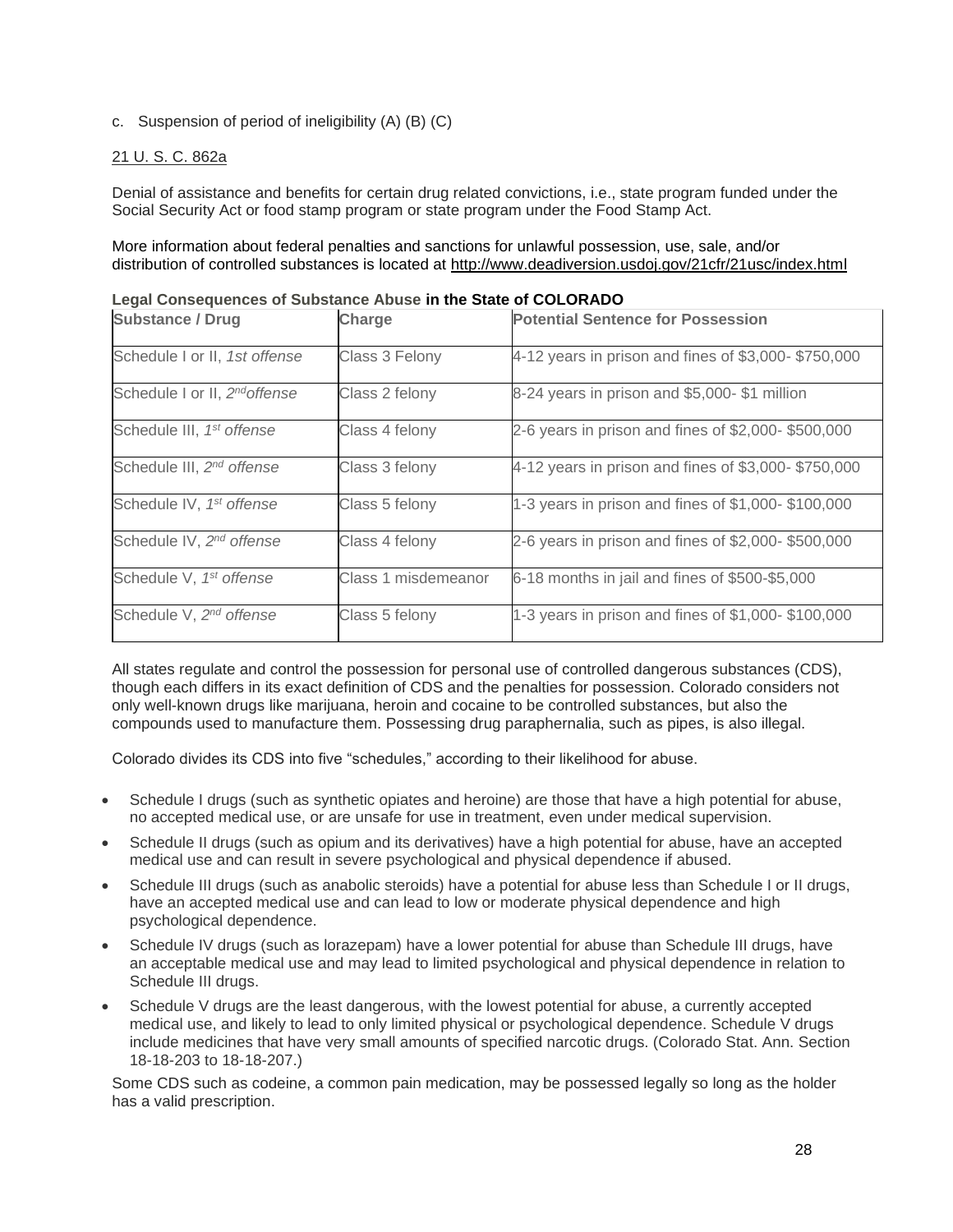This article concerns possession for personal use only. Separate punishments apply to possession for sale or for manufacture of controlled substances.

#### Possession and Penalties

In Colorado, the criminal penalties depend on the type and amount of CDS involved. CDS possession crimes are classified as petty offenses, misdemeanors, or felonies.

#### **Petty offenses**

Petty offenses are the least serious CDS possession crime. Petty offenses are divided into two classes. All petty offense possession crimes are Class 1 and are punishable by the amount of the fine specified in the section that defines the offense.

(Colorado Code Section 18.1.3-503.)

#### **Misdemeanors**

Misdemeanors are divided into three classes and are less serious than felonies. CDS misdemeanor possession crimes are either Class 1 or Class 2.

- Class 1 misdemeanors are punishable by six to 18 months of incarceration and a fine of \$600 to \$5,000, or both.
- Class 2 misdemeanors are punishable by three months to one year of incarceration and a fine of \$250 to \$1,000, or both.

(Colorado Code Section 18-1.3-501.)

#### **Felonies**

Colorado divides felonies into six classes. Class 1 felonies are the most serious and Class 6 felonies are the least serious. All CDS possession for personal use crimes are either Class 4, 5, or 6 felonies.

- Class 4 felonies are punishable by two to six years of incarceration and a fine of \$2,000 to \$500,000, or both.
- Class 5 felonies are punishable by one to four years of incarceration and a fine of \$1,000 to \$100,000, or both.
- Class 6 felonies are punishable by one to two years of incarceration and a fine of \$1,000 to \$100,000, or both.

(Colorado Code Section 18-1.3-401.)

# **Felony Possession of CDS**

All possession of CDS crimes, other than marijuana, are felonies. The class of felony depends on the type and amount of CDS in the defendant's possession.

- Possession of four grams or less of a substance that contains any amount of flunitrazepam, ketamine, or any other Schedule I or Schedule II CDS is a Class 6 felony.
- Possession of more than four grams or less of a substance that contains any amount of flunitrazepam, ketamine, or any other Schedule I or Schedule II CDS is a Class 4 felony.
- Possession of two grams or less of any substance that contains any amount of methamphetamines is a Class 6 felony.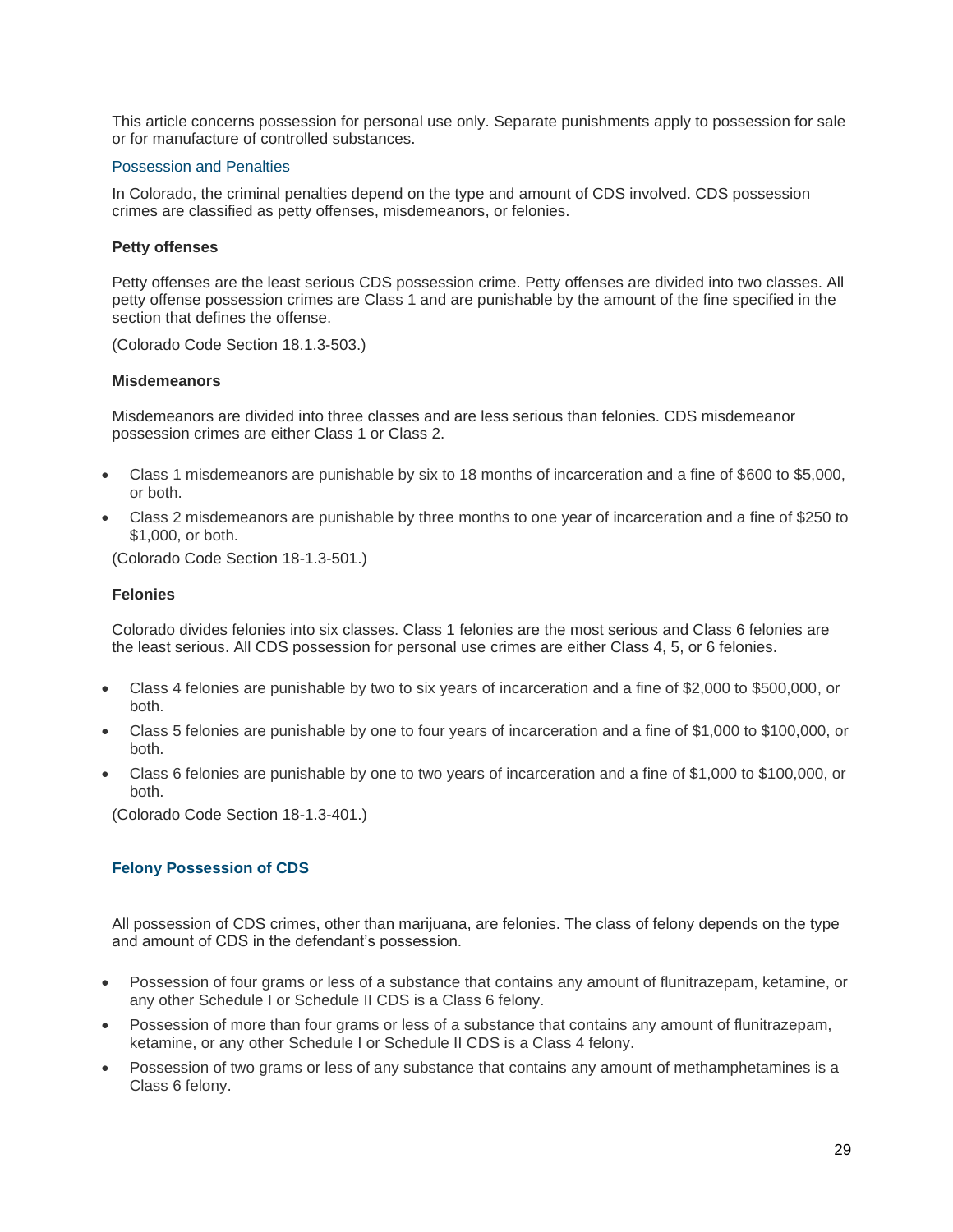- Possession of two grams or more of any substance that contains any amount of methamphetamines is a Class 4 felony.
- Possession or more than 12 ounces of marijuana is a Class 6 felony.
- Possession of more than three ounces of marijuana concentrate is a Class 6 felony. (Colorado Code Section 8.18-403.5.)

## **Misdemeanor Possession of CDS**

Possession of any substance that contains any amount a Schedule III, IV, or V CDS, other than flunitrazepam or ketamine, is a Class I misdemeanor.

(Colorado Code Section 18.18-403.5.)

## **Use of CDS other than Marijuana**

The unlawful use of any CDS, other than marijuana, is a Class 2 misdemeanor. (Colorado Code Section 18-18-404.)

## **Marijuana**

The possession for personal use of marijuana is the least serious CDS possession crime. Except as discussed elsewhere, the possession for personal use of marijuana is either a petty offense or misdemeanor.

- Possession of two ounces or less of marijuana is a Class 2 petty offense and is punishable by a fine of up to \$100.
- The public display or use of marijuana of an amount less than two ounces is a Class 2 petty offense and is punishable by a fine of at least \$100 or by incarceration of up to 15 days in the county jail and a fine of up to \$100.
- Possession of more than two ounces, but less than six ounces of marijuana is a Class 2 misdemeanor.
- Possession of more than six ounce, but less than 12 ounces of marijuana is a Class 1 misdemeanor.
- Possession of three ounces or less of marijuana concentrate is a Class 1 misdemeanor.
- The transfer to another person, without payment, of two ounces or less of marijuana is not considered sale of CDS and is a Class 2 petty offense.

(Colorado Code Section 18-18-406.)

## **Medical Marijuana**

Under limited circumstances a patient diagnosed with a debilitating medical condition may be prescribed medical marijuana to treat or alleviate the patient's symptoms. However, the unlawful use of another person's medical marijuana is a Class 1 misdemeanor. (Colorado Code Section 18-18-406.3.)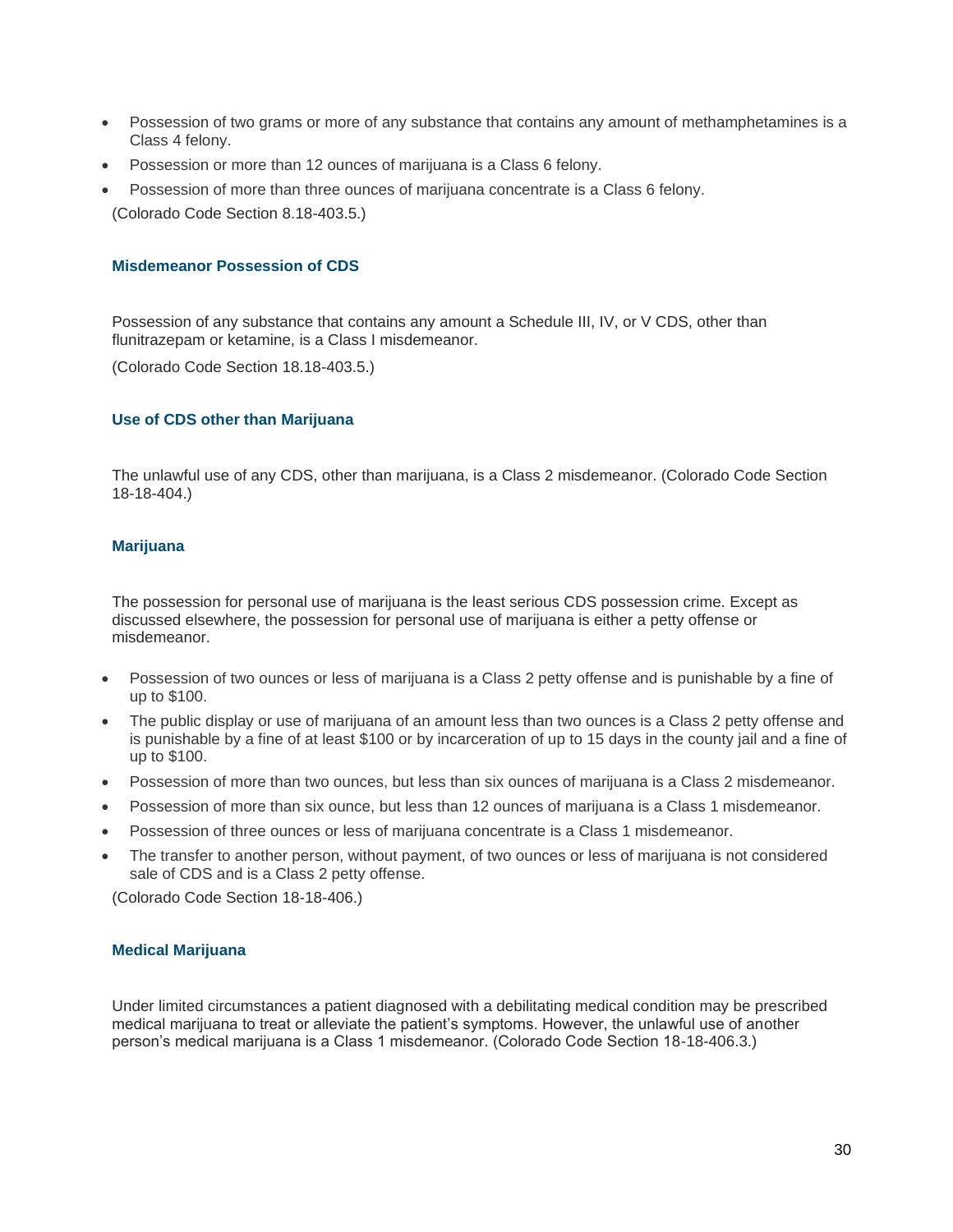## **Drug Paraphernalia**

The possession of drug paraphernalia is a Class 2 petty offense punishable by a fine of up to \$100.

## **Synthetic Cannabinoid or Salvia Divinorum**

The possession for personal use of any amount of synthetic cannabinoid or salvia divinorum, a psychoactive plant that produces hallucinatory experiences, is a Class 2 misdemeanor.

## **Toxic Vapors**

The abuse of toxic vapors for the purpose of intoxication is a Class 1 petty offense. Toxic vapors include:

- acetone
- hexane
- benzene, and
- isopropyl alcohol. (Colorado Code Section 18-18-412.)

## **Habitual Offenders**

Defendants with multiple felony convictions of any crime face increasingly harsh punishment. Class 6 felony convictions are exempt from habitual offender enhanced penalties.

**Two or more prior convictions.** A defendant with two or more prior felony convictions, either from Colorado or another state, who is convicted of a third felony within a ten year period, is punished by term of incarceration three times that of the maximum penalty for the underlying conviction.

**Three of more prior convictions.** A defendant with three or more prior felony convictions, either from Colorado or another state, who is convicted of a fourth felony within a ten year period, is punished by term of incarceration four times that of the maximum penalty for the underlying conviction.

(Colorado Statute Section 18-1.3-801.)

## **COLORADO State Alcohol Laws Colorado law enforcement refers to drunk driving offenses as either:**

- DUI (Driving Under the Influence), triggered by .08% or higher BAC, or
- DWAI (Driving While Ability Impaired), triggered by .05% BAC or higher (but less than .08% BAC).

## **What are the penalties for a DWAI/DUI in Colorado?**

| )ttense | 2nd | 2rd            |
|---------|-----|----------------|
| -SL     | _   | <b>Iffense</b> |
|         |     |                |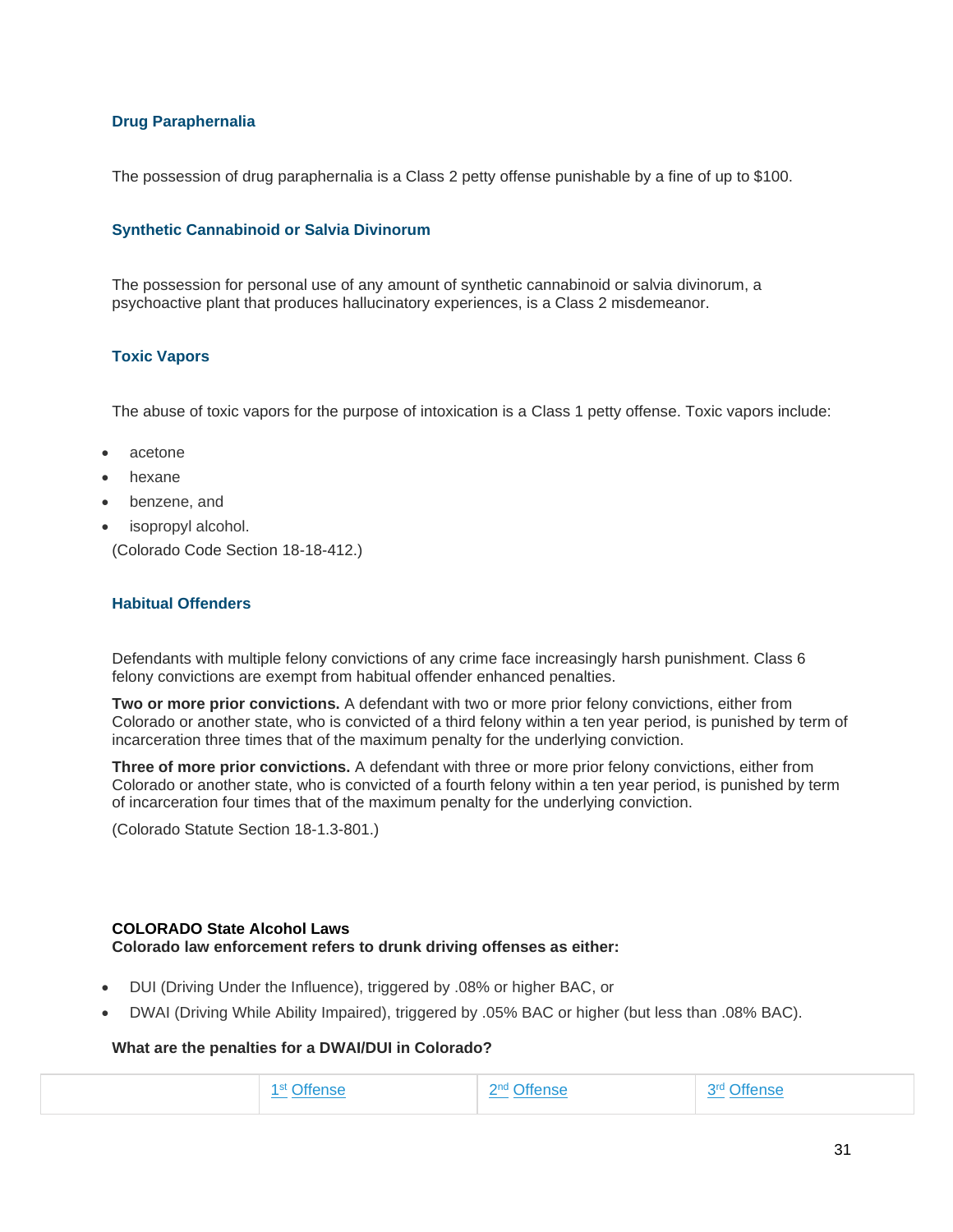| Jail                       | Up to 1 year (DUI), or up to<br>180 days (DWAI) | Up to 1 year (DUI & DWAI)  | Up to 1 year (DUI & DWAI)                        |
|----------------------------|-------------------------------------------------|----------------------------|--------------------------------------------------|
| <b>Fines and Penalties</b> | Up to $$1,000$ (DUI), or up to<br>\$500 (DWAI)  | Up to \$1,500 (DUI & DWAI) | Up to $$1,500$ (DUI), or up to<br>\$1,000 (DWAI) |
| <b>License Suspension</b>  | 9 months (DUI), none for<br><b>DWAI</b>         | 1 year (DUI & DWAI)        | 2 years (DUI & DWAI)                             |
| <b>IID** Required</b>      | No.                                             | Yes                        | Yes                                              |

**DWAI With Previous DUI:** Jail – 60 Days to 1 Year, Fine – \$800 to \$1,200, Public Service – 52 to 104 **Hours** 

**DUI With Previous DWAI:** Jail – 70 Days to 1 Year, Fine – \$900 to \$1,500, Public Service – 56 to 112 **Hours** 

**Lookback Period**: There is no lookback period in Colorado. All prior DWAI/DUIs are relevant for sentencing and penalty purposes.

## \*\***[Interlock Ignition Device](http://dui.drivinglaws.org/interlock.php)**

#### **How much do you have to drink (BAC\*) for a DWAI/DUI in Colorado?**

| Under 21    | .02%                  |
|-------------|-----------------------|
| 21 or older | .08% DUI or .05% DWAI |

\*BAC = blood alcohol content

## **What if you refuse to take a chemical test in Colorado?**

Colorado has an implied consent law. That means that if you refuse to submit to a chemical test you will be subject to a fine and automatic license suspension. To learn more, see **[Colorado's implied consent law](http://dui.drivinglaws.org/resources/dui-refusal-blood-breath-urine-test/colorado.htm)**.

|                      | 1 <sup>st</sup> Offense    | 2nd offense                  | 3 <sup>rd</sup> Offense      |
|----------------------|----------------------------|------------------------------|------------------------------|
| Refusal to take test | vear revocation of license | 2 year revocation of license | 3 year revocation of license |

*Disclaimer:* We try to keep the information provided here up to date. However, laws often change, as do their interpretation and application. Different jurisdictions within a state may enforce the laws in different ways. For that reason, we recommended that you seek the advice of a local attorney familiar with DWAI/DUI cases in your area.

#### **Can you plead to a lesser offense than DWAI/DUI in Colorado?**

A defendant might receive a "**[wet reckless](http://dui.drivinglaws.org/resources/dui-and-dwi/dui-laws-state/can-i-plead-wet-reckless-colorado.ht)**," or a conviction of reckless driving involving alcohol, as a result of a plea bargain in which a charge of drunk driving is reduced to a case of reckless driving. There is no statutory provision on whether a wet reckless plea bargain will be accepted in your state, but it's possible a lawyer may be able to create a plea bargain for you.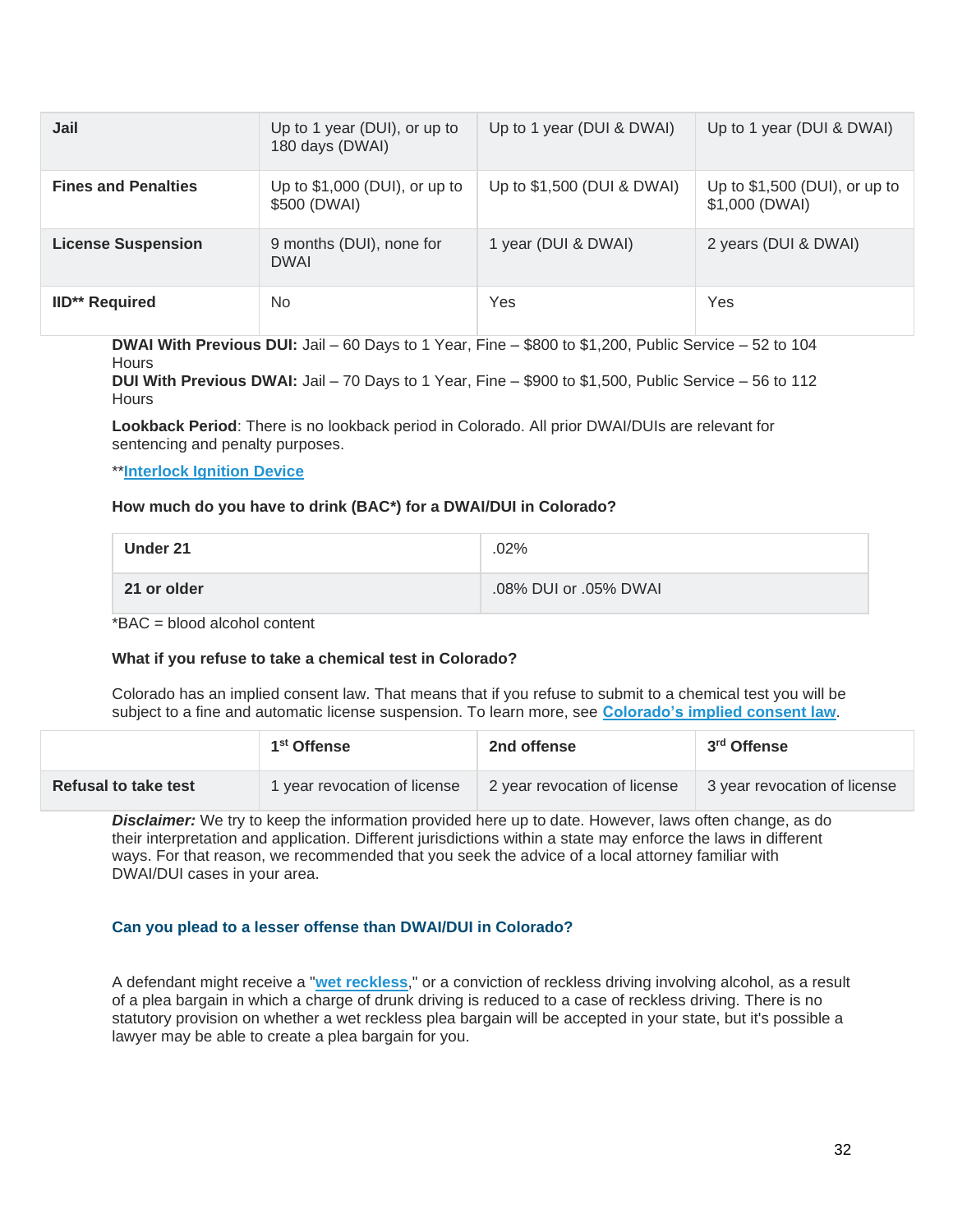#### **New DUI Laws**

Colorado modified the amount of time an offender is required to stay in jail for a DUI conviction and now imposes a 10-day minimum jail term for a second offense as well as a 60-day minimum jail sentence for a third and subsequent offenses. Additionally, the law has eliminated the requirement that an offender wear an ankle bracelet leaving only two options: either serve requisite time or apply for a work release program.

#### **Drinking and Driving Laws in Colorado**

Drunk driving laws in The State of Colorado are similar to other DUI laws in the United States, however Colorado also has a Driving While Ability Impaired (DWAI) law that makes it illegal to drive with a lower blood alcohol concentration (BAC) level that is lower than most states. The DWAI law starts at 0.05 percent (BAC) whereas most states start with a 0.8 percent BAC. The Colorado DUI law prohibits a person from driving when they have a concentration of .08 percent or more alcohol in their blood system. This is the standard measurement use by most states for the "impaired" driver.

The first time you are caught driving with a blood alcohol content of .08 or above, you are guilty of driving under the influence. The fine for your first DUI is from \$300- \$1000. You will spend between 5 days to 1 year in jail with mandatory public service from 48 to 96 hours. You will also have your license revoked for 1 year.

**How many drinks does it take to reach the legal limit in Colorado?** There are many variables that determine if a person has reached the legal limit, however what may make one person legally drunk, isn't always the case with another individual. There are BAC calculators and Alcohol Charts that can serve as a point of reference, but again individual factors such as age, weight and the duration of time that has passed between drinks all play into the equation. There isn't a single formula that works for everyone. On average it takes very little alcohol to become legally drunk and the best answer to drinking and driving is to have zero drinks before you drive.

#### **Is a DWAI in Colorado a Criminal Charge?**

Driving While Ability Impaired (DWAI) refers to a charge when the driver's judgment or physical control is impaired [due to drugs](http://dui.drivinglaws.org/resources/colorados-drugged-driving-law.htm) and/or alcohol even though the driver's blood alcohol content (BAC) is less than.08% (a DUI). A DWAI is commonly charged when your BAC is between .05 and .08. Although the penalties associated with a DWAI are not as stringent as the penalties associated with a DWI, it is a criminal (misdemeanor) charge and the penalties may include fines and incarceration. In addition, there may be license suspension and eight points added to your driving record. It will also count against you for subsequent offenses to worsen your penalties.

When you are charged with a first DWAI, you may be sent to jail for a minimum of 2 days and a maximum of 180 days. You may have to pay fines that range from \$200 to \$500. You may need to do 24 to 48 hours of community service. You can lose your license and your DWAI charges can show up on your criminal record. You may also face additional requirements like drug or alcohol counseling. Your attorney can assist you in deciding whether to try to plea bargain the charges down or whether you may have grounds for fighting the charges.

#### **The State of Colorado Express Consent Law**

Colorado's express consent law is similar to laws in other states know as "Implied Consent Laws". The Colorado law means that, as a driver in the State of Colorado you automatically agree to take a chemical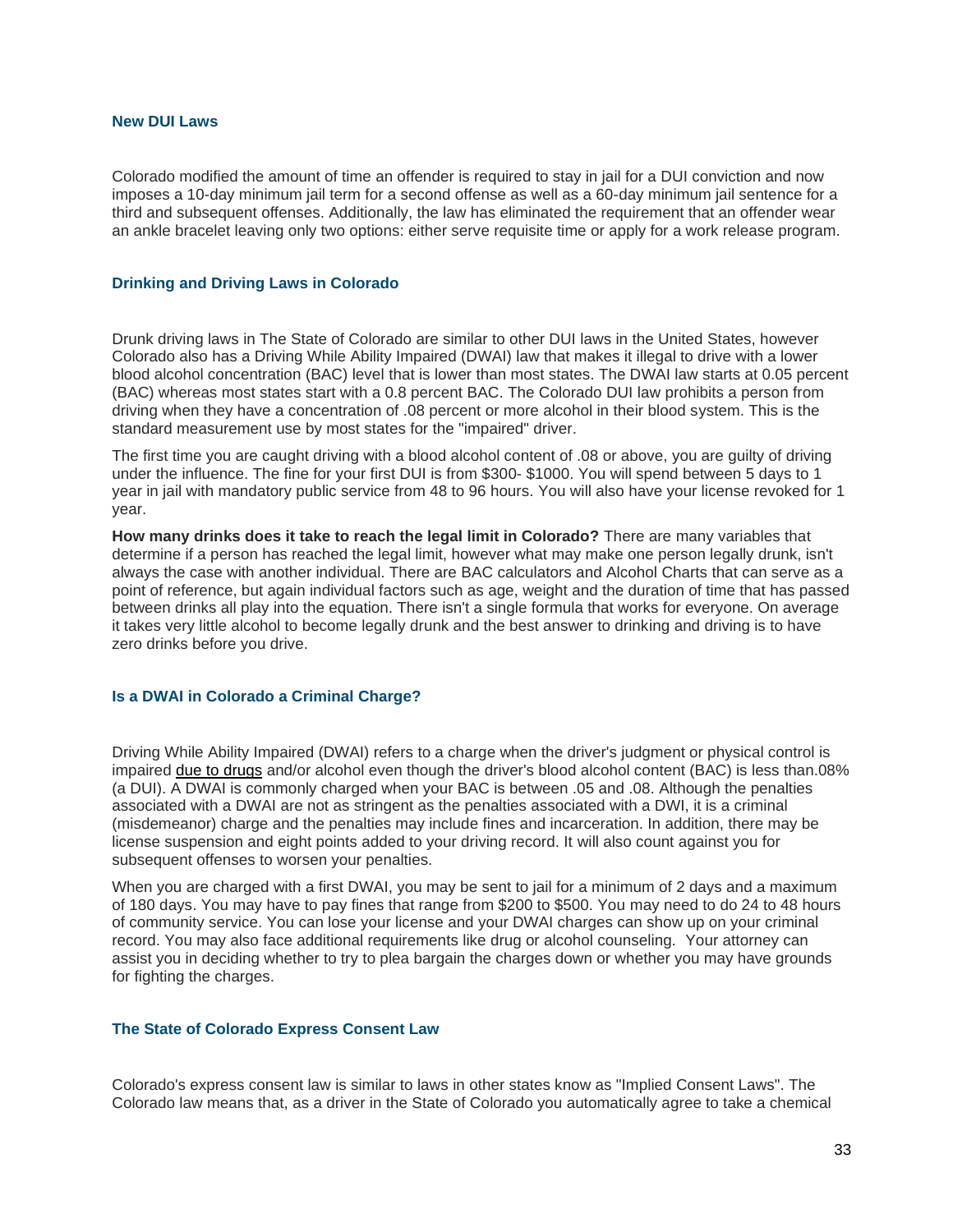test of your breath, urine and blood. If you refuse to take a chemical test your driver's license will be revoked for a period of one year.

In addition if you refuse a chemical test a second time your license will be suspended for 2 years and you will become eligible for an ignition interlock device after 1 year of suspension has passed. A third refusal and your license will be suspended for 3 years and you may request a restricted license with an ignition interlock device after a period of one year.

## **How to Regain Federal Student Aid Eligibility**

- 1. A student can regain eligibility for federal student aid funds the day after the period of ineligibility ends or upon having a conviction reversed, set aside, or removed from the student's record so that fewer than two convictions for sale of illegal drugs or three convictions for possession remain on the record. In such cases, the nature and dates of the remaining convictions will determine when the student regains eligibility.
- 2. A student may also regain eligibility upon successful completion of a qualified drug rehabilitation program that must:
	- Include the student passing at least two unannounced drug tests;
	- AND
	- Have received or is qualified to receive funds directly or indirectly under a federal, state or local government program, or
	- Be administered by a federal, state, or local government agency or court, or
	- Be qualified to receive payment directly or indirectly from a federally or state-licensed insurance company, or
	- Be administered or recognized by a federally or state-licensed hospital, health clinic, or medical doctor.
- 3. A student may further regain eligibility upon successful completion of two unannounced drug tests which are part of an approved rehab program (the student does not need to complete the rest of the program).

The student is responsible to certify that a rehabilitation program was successfully completed. As with the conviction question on the FAFSA, the Academy is not required to confirm the reported information unless conflicting information is determined.

## **Convictions during Enrollment**

Federal regulations require enrolled students convicted of a drug offense after receiving federal financial aid to notify International Salon and Spa Academy immediately. The student will then become ineligible for further federal financial aid and must repay federal financial aid received after the conviction.

## **Drug and Alcohol Counseling**

1st Alliance Treatment Services 719-510-6571 ACI Counseling Services- \$10 DUI Classes 719-646-2748 Alano House 719-520-1732 Alcoholics Anonymous 719-573-5020 Al-non & AL-A-Teen 719-632-0063 Art of Redirection Counseling 719-593-9228 Ayuda IOP ,Spanish Speaking Therapist 719-459-6710 Bridge to Awareness IOP in Colo Spgs 719-471-2514 Bridge to Awareness IOP in Fountain 719-390-4652 Bridge to Awareness IOP in Pueblo 719-296-1366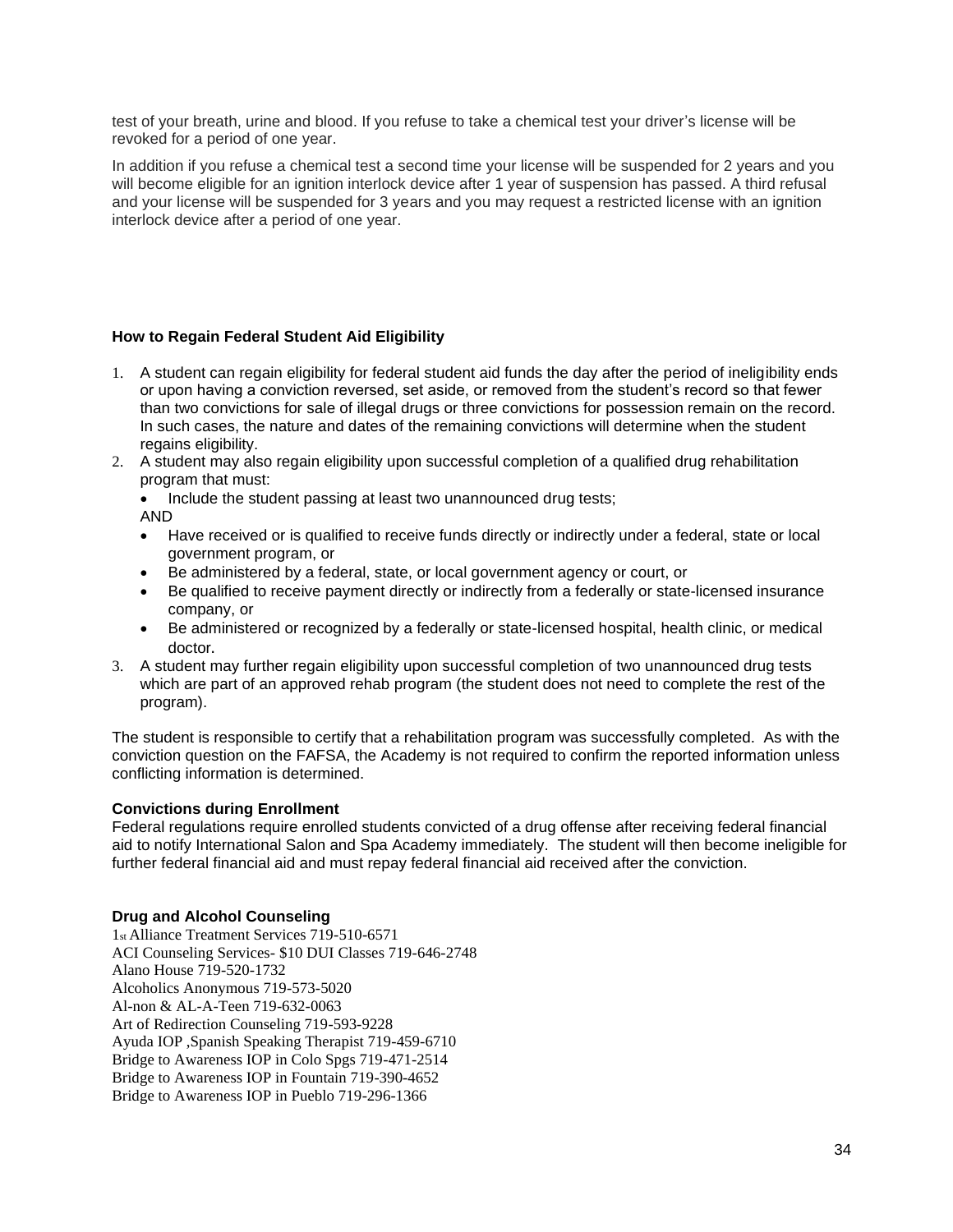Cocaine Anonymous Hotline 719-448-0110 Colorado Quit Line 1-800-784-8669 Cripple Creek Rehab & Wellness Center 719-689-2931 CrossRoads Turning Points Pueblo Detox 719-546-6666 ext 2 Crossroads Turning points Pueblo 719-924-9511 Crystal Meth Anonymous 719-440-4282 Drug and Alcohol Prevention and Counseling 719-578-3150 El Paso County Detox Center 719-390-2046 Genesis Outpatient Substance Abuse Center 719-632-3510 Harbor House Collaborative 719-473-5557 Narcotics Anonymous 719-637-1580 Phoenix MultiSport 719-434-3387 Alano Recovery Homes 719-520-1732 A Turning Point of Colorado Springs 719-550-1011 Al-Anon and Al-Ateen (888) 425-2666 Alcoholics Anonymous 719-573-5020 Bridge to Awareness Counseling Center 719-471-2514 Cedar Springs Behavioral Health System, Inc 719-633-4114 Colorado Treatment Services 434-2061 Community Alcohol, Drug, Rehabilitation & Education Center (C.A.D.R.E.C.) 303) 295-2521 Connect Care LLC 719-572-6133 Genesis Alcohol, Drug & Domestic Violence Treatment Program 719-632-3510 Harbor House Collaborative 719-473-5557 Light House Assessment Center 719-572-6340 Journeys Counseling Center 719-687-6927 Narcotics Anonymous 719-637-1580 Federal Substance Abuse and Mental Health Services Administration (800) 729-6686 National Council on Alcoholism and Drug Dependence, Inc. (NCADD) (800) 622-2255 / (212) 269-7797 Resada in Patient Substance Abuse Center 719-456-2600 Sober Living House 719-388-3376

# **Academy Sanctions for Alcohol and Drug Violations**

Any member of the Academy community found consuming or selling drugs on Academy property shall be subject to discipline on a case-by-case basis.

- Discipline will be based on the seriousness of the situation.
- A case may result in dismissal from the Academy.
- In all cases, the Academy will abide by local, state and federal sanctions regarding unlawful possession of drugs and the consumption of alcohol.
- Additional state penalties and sanctions may also apply.
- The Academy has adopted a zero-tolerance policy regarding underage drinking.
- Successful completion of an appropriate rehabilitation program by an individual confirmed to have been in violation of alcohol or drug policies and/or laws who has since sought admission or readmission to the Academy will be considered on a case-by-case basis.

# **A DESCRIPTION OF DRUG AND ALCOHOL ABUSE PREVENTION PROGRAMS**

International Salon and Spa Academy publishes and distributes annually to all current students and employees a copy of the Drug and Alcohol Abuse Prevention Program. Below are the details related to this topic.

## **Drug and Alcohol Abuse Prevention**

Drug abuse affects all aspects of American life. It threatens the workplace, our homes, our schools and our community. The U.S. Department of Education requires institutions of higher education to implement a drug prevention and awareness program for their students and employees through the **Safe and Drug-Free Schools and Communities Act**. All students are expected to conduct themselves as mature adults